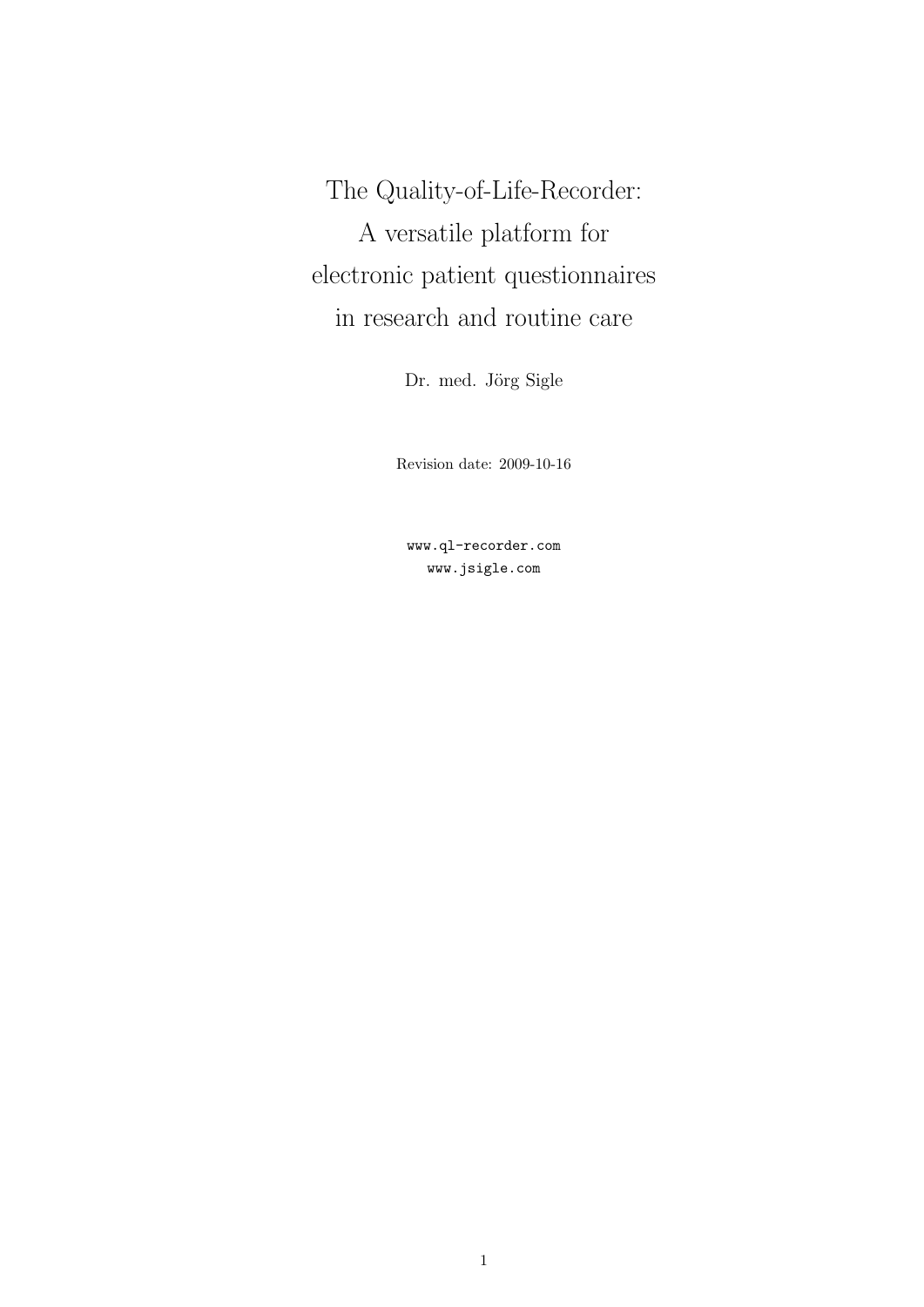# Contents

| 1        |           |       | Instrument and application example                                                                             | $\boldsymbol{4}$ |
|----------|-----------|-------|----------------------------------------------------------------------------------------------------------------|------------------|
|          | 1.1       |       |                                                                                                                | 4                |
|          | 1.2       |       | Application example: Quality-of-Life measurement in family practices                                           | $\overline{4}$   |
|          |           | 1.2.1 |                                                                                                                | $\overline{4}$   |
|          |           | 1.2.2 |                                                                                                                | $\overline{4}$   |
|          |           | 1.2.3 |                                                                                                                | $\overline{5}$   |
|          |           | 1.2.4 |                                                                                                                | 6                |
|          | 1.3       |       | The instrument: What is the QL-Recorder and what does it achieve?                                              | $\boldsymbol{6}$ |
|          |           | 1.3.1 |                                                                                                                | $\boldsymbol{6}$ |
|          |           | 1.3.2 |                                                                                                                | 6                |
|          |           | 1.3.3 |                                                                                                                | 7                |
|          |           | 1.3.4 | Applications documenting the significance of the original QL-Recorder $\dots \dots$                            | 7                |
|          |           | 1.3.5 | Applications documenting the significance of the advanced $QL$ -Recorder $\dots$                               | 9                |
|          |           | 1.3.6 | Particular features of the QL-Recorder with AnyQuest for Windows                                               | 12               |
|          |           | 1.3.7 | Scale of the product and the underlying development $\dots \dots \dots \dots \dots \dots$                      | 13               |
|          |           | 1.3.8 |                                                                                                                | 13               |
|          |           | 1.3.9 |                                                                                                                | 13               |
| $\bf{2}$ |           |       | Literature reference                                                                                           | 14               |
|          | 2.1       |       | Publications from projects using the QL-Recorder                                                               | 14               |
|          |           | 2.1.1 |                                                                                                                | 14               |
|          |           | 2.1.2 |                                                                                                                | 14               |
|          |           | 2.1.3 |                                                                                                                | 15               |
|          |           | 2.1.4 | Personal published abstracts of contributions to scientific meetings                                           | 16               |
|          |           | 2.1.5 |                                                                                                                | 17               |
|          |           | 2.1.6 | Publications of other authors                                                                                  | 18               |
|          | 2.2       |       |                                                                                                                | 19               |
| $\bf{3}$ |           |       | Questionnaires adopted to the QL-Recorder                                                                      | 20               |
|          | 3.1       |       | Significance of available questionnaire definition files $\dots \dots \dots \dots \dots \dots \dots$           | 20               |
|          | $\!3.2\!$ |       |                                                                                                                | 20               |
|          | 3.3       |       |                                                                                                                | 21               |
|          |           | 3.3.1 | From psychiatric/psychotherapeutic applications $\dots \dots \dots \dots \dots \dots \dots$                    | 21               |
|          |           | 3.3.2 | From other fields $\ldots \ldots \ldots \ldots \ldots \ldots \ldots \ldots \ldots \ldots \ldots \ldots \ldots$ | 21               |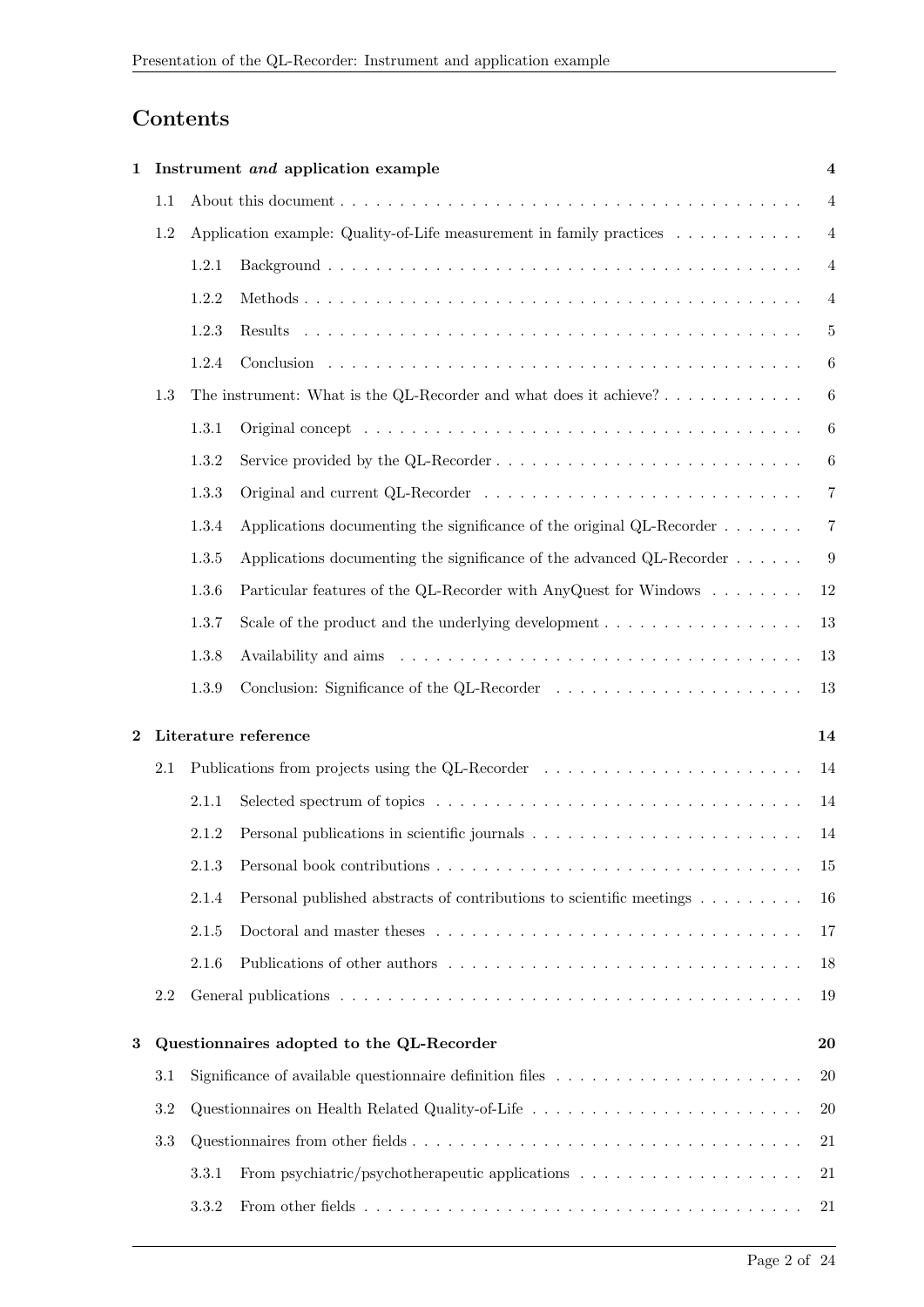| 4 Illustrations    | 22 |
|--------------------|----|
| 5 Contact          | 23 |
| 6 Curriculum Vitae | 24 |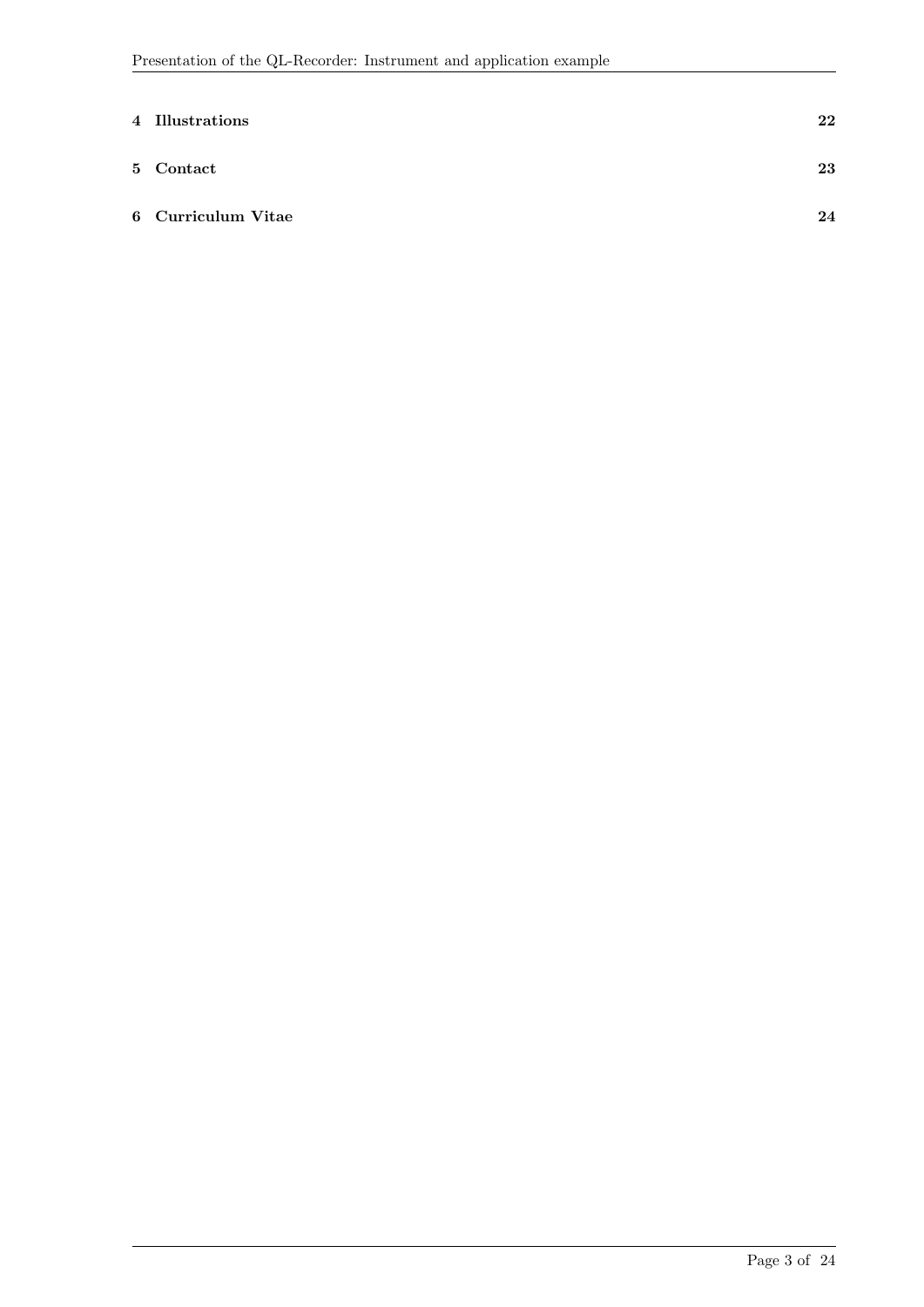# 1 Instrument and application example

## 1.1 About this document

The following text first describes an exemplary application of the Quality-of-Life-Recorder in a project that introduces Quality-of-Life measurement, or Patient Rated Outcomes (PROs), into a setting of routine care:

Rogausch A, Sigle JM, Seibert AJ, Thuring S, Kochen MM, Himmel W ¨ Feasibility and acceptance of electronic quality of life assessment in general practice: an implementation study. Health and Quality of Life Outcomes. 7:51 (2009). PMID: 19493355

Afterwards, it presents the concept of the QL-Recorder, its actual implementation in software and documentation, its continuously maintained further development, my support of its application in research and routine patient care, as well as its provision as shareware.

The outlay required to produce a comparable instrument may quite regularly exceed the budget of a single project by several order of magnitude. To document the usability of the instrument beyond an individual research research project, a variety of application examples are listed below.

Development of the QL-Recorder has been driven by the motive of advancing daily patient care as well as health services research at the same time, providing a means to link the two areas more closely together. Electronic patient questionnaires can do this, as they enable you to acquire information from patients' subjective self assessment routinely, and in high technical quality.

Patients' self assessments are nowadays accepted to belong to the foundations of high-class health service provision [Black 2009].

## 1.2 Application example: Quality-of-Life measurement in family practices

## 1.2.1 Background

Hardly has health-related Quality-of-Life (HRQoL) ever been measured and observed in family practices (general practices) in a systematic way, although improvements in communication between physicians and patients would be expected from such a practice just as well as broader availability of data on medical problems and outcomes in the patients' view for health services research.

Electronic tools and training might facilitate and thus promote the application of HRQoL questionnaires in routine care. As innovative approaches should be field tested in pilot studies before deployment in larger projects or even general adoption, we studied:

- 1. feasability and acceptance of HRQoL measurement by means of electronic questionnaires on Tablet-PCs in family practices (general practices),
- 2. in how far HRQoL measurement results were felt to be useful for practical patient care, and
- 3. which barriers might possibly hinder the broader adoption of that approach.

## 1.2.2 Methods

Two questionnaires for patients' self assessment of HRQoL were provided in electronic form: the established and validated instruments SGRQ (St. George's Respiratory Questionnaire, for asthma and COPD)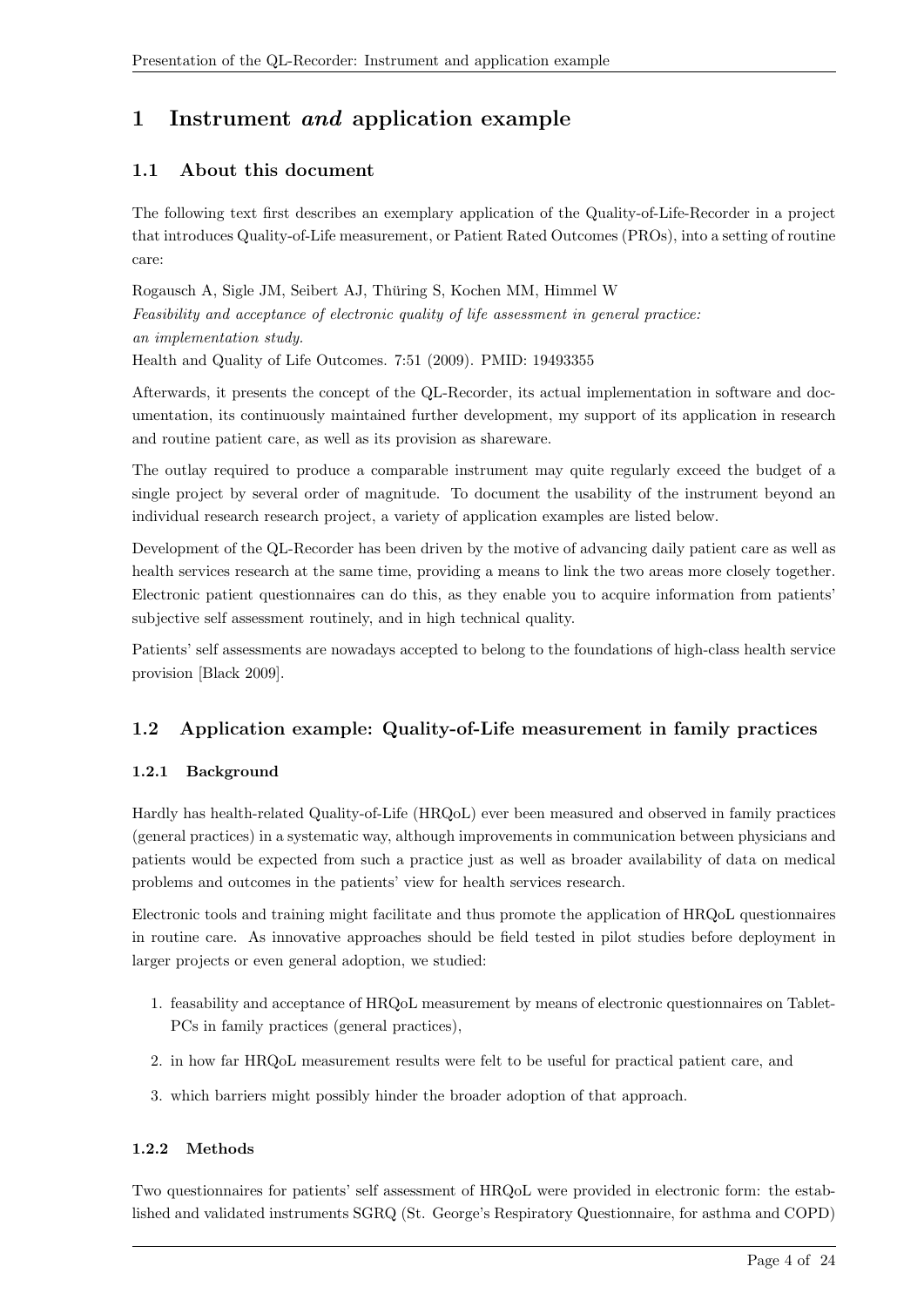and the EORTC QLQ-C30 (European Organisation for Research and Treatment of Cancer, Quality of Life Questionnaire, Core, 30 Questions, conceived for use by cancer patients, clinical relevance and plausibility for internal medicine and general medicine demonstrated earlier by JS).

The especially patient friendly electronic version of both questionnnaires, to be handled quite alike penciland-paper, deploys the platform AnyQuest for Windows and the conzept of the QL-Recorder (www.qlrecorder.com). Our study used portable Tablet-PCs (FSC ST5010, slate format), which were linked to the existing office IT system via wireless network (WLAN) and a standard interface (GDT/LDT).

The 14 participating German family practices (general practices) had different software for patient administration and different workflows which had to be taken into account. The HRQoL "examination" could be requested from out of the existing patient management software (PMS) in all practices, which would initiate a questionnaire administration session by transmitting the patient ID data from the practice software to the QL-Recorder. The HRQoL measurment results would, depending upon the local environment, either be directly transmitted back into the PMS (into the electronic health record, optinally into the lab results page), and/or printed, and also made provided as PDF-documents. Collected HRQoL data were also stored independently from the PMS on the practice server. Each individual administration of the electronic questionnaire was immediately and automatically scored; and the rendering of results included both numerical data as a graphic representation of the course over time, and simplified cutoff markers for "good" vs. "bad" at 50%. (The software would also support the usage of reference values from a standard population, which could also be chosen to match patient specific criteria, or from the local practice clientele, which could also be computed just in time from simple statistical analysis of available data.)

Participating family physicians (general practicioners, GPs) and their staff received a one hour training covering the basic concepts of HRQoL, the study design, and handling of the electronic questionnaire. Handouts for patient education, forms to obtain informed consent, and guides to interpretation of HRQoL results were provided. Afterwards, each practice team could, according to their own judgement, invite patients with chronic disease to complete electronic HRQoL questionnaires during their waiting time. The physician could make use of HRQoL measurement results during the consultation to his discretion.

Patients (who had given additional consent), practice staff and physicians were later given semi-structured telephone interviews regarding their experience and the acceptance of the instrument. The number administrations of the electronic HRQoL questionnaire, HRQoL results, and responses to the telephone interviews were analyzed with quantitative and qualitative methods.

#### 1.2.3 Results

Over the course of 1 year, 523 completed the electronic questionnaires (1–5 times; 664 total assessments). Results showed specific HRQoL impairments, e.g. with respect to fatigue, pain and sleep disturbances. The number of electronic assessments varied substantially between practices. A total of 280 patients, 27 practice assistants and 17 GPs participated in the telephone interviews. Almost all GPs (16/17 = 94%; 95% CI = 73-99%), most practice assistants (19/27 = 70%; 95% CI = 50-86%) and the majority of patients  $(240/280 = 86\%, 95\% \text{ CI} = 82-91\%)$  indicated that they would welcome the use of electronic HRQoL questionnaires in the future. GPs mentioned availability of corresponding local health services (e.g. supportive, physiotherapy) (mean:  $9.4 \pm 1.0$  SD; scale:  $1 - 10$ ), sufficient extra time  $(8.9 \pm 1.5)$ to discuss possibly detected additional requirements of their patients, and easy interpretation of HRQoL results  $(8.6 \pm 1.6)$  as the most important prerequisites for their use.

Physicians reported that HRQoL assessment facilitated both communication and follow up of patients' conditions. Practice assistants emphasised that routine measurement of HRQoL demonstrated an extra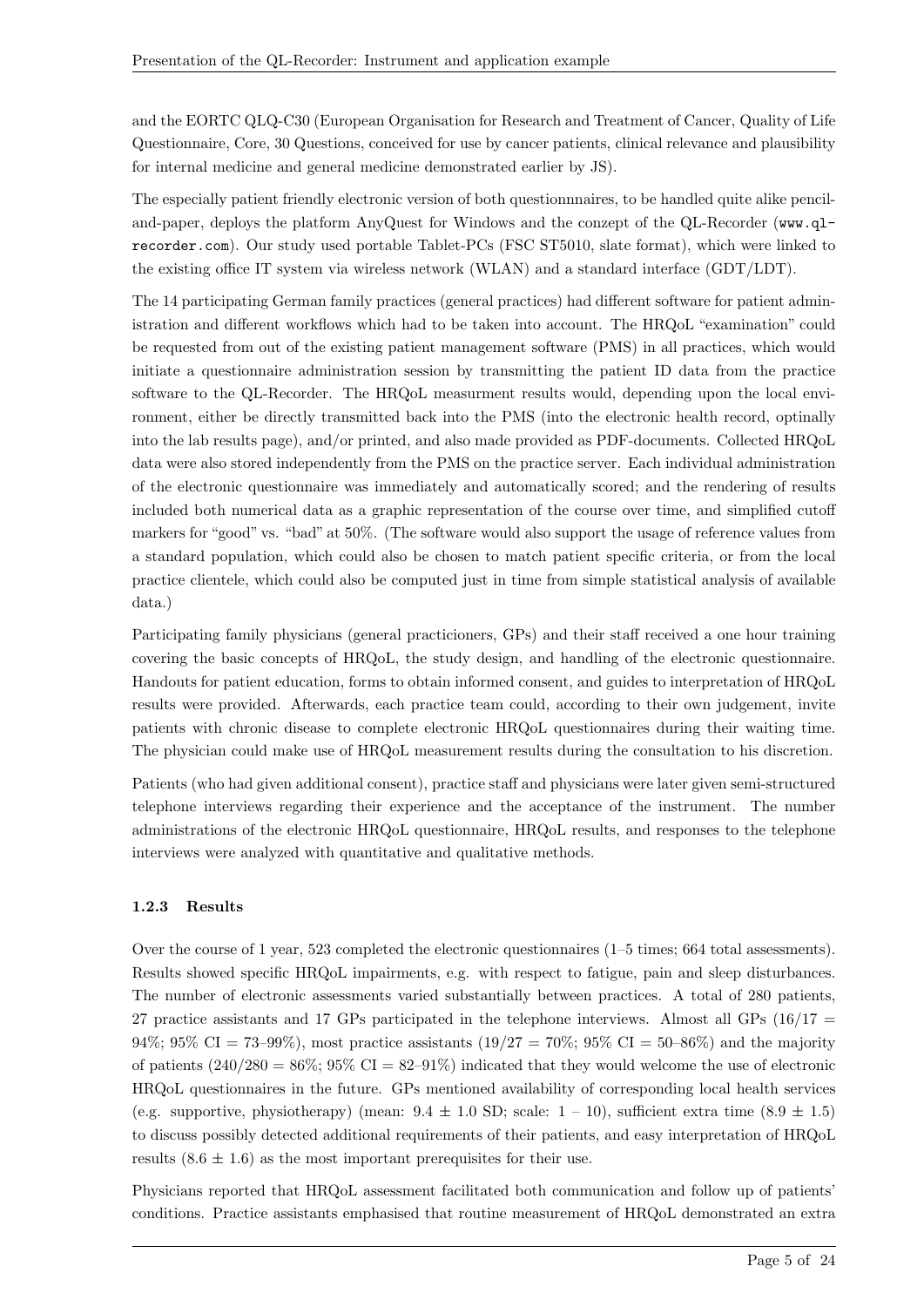commitment to patient centred care. Patients viewed it as a tool, which contributed to the physicians' understanding of their individual conditions, problems and personal circumstances.

#### 1.2.4 Conclusion

The pilot study indicates that electronic HRQoL assessment is technically feasible in general practices. It can provide clinically significant information, which can either be used in the consultation for routine care, or for research purposes. While GPs, practice assistants and patients were generally positive about the electronic procedure, several barriers (e.g. practices' lack of time and routine in HRQoL assessment) need to be overcome to enable broader application of electronic questionnaires in every day medical practice.

Technically and with regard to the observed content, the project has successfully been crossing the chasm between university based research and general practice.

Nevertheless, we found substantial variation in the actual usage of HRQoL measurement. The most important barrier hindering routine patient assessments was available time. This raises the question, how a healthcare system can be improved, which on the one hand orders patients to see their physicians quite regularly to obtain follow up subscriptions, and intends to make enormous investments for computer based safety checks against drug interactions - but never sets aside the time for systematic assessment, and sufficient discussion, of patients' subjective state of health, or wellbeing (although just that is exactly what follow up prescriptions and drug interactions should affect).

Another barrier is the question, in how far physicians can interpret HRQoL measurement results, and put them into effect to inform their therapeutic actions. Our project attracted the interest of practices who had been using paper based HRQoL questionnaires already, or who wanted to systematically monitor selected conditions and problems. This illustrates, that physicians can also be motivated to measure HRQoL outside of research projects, and that the needed skills may grow out of routine.

Our project confirms that helpful tools do also work in general practice (family practice). The multidimensionality of clinically relevant HRQoL questionnaires, combined with automatic scoring and generation of course over time plots, enables a synergy between the systematic observation of the patients' opinion (HRQoL, or PROs), more individual care being more easily informed about the each patient's conditions, requirements, and preferences, and a contribution to health services research. Our study might offer motivation and a working set of tools to measure HRQoL more regularly in routine care.

## 1.3 The instrument: What is the QL-Recorder and what does it achieve?

#### 1.3.1 Original concept

After Prof. Franz Porzsolt had mentioned the requirement of an electronic patient questionnaire at the Cancer Centre of the University of Ulm, Germany, JS developed the concept of the QL-Recorder in 1993:

An instrument to measure HRQoL, in routine medical service and research settings alike, as easy to use as an audio cassette recorder.

#### 1.3.2 Service provided by the QL-Recorder

The system enables patients to fill in questionnaires directly at the computer. It is conceived in a way that "the computer" goes completely into the background, and neither special explanation nor training is necessary.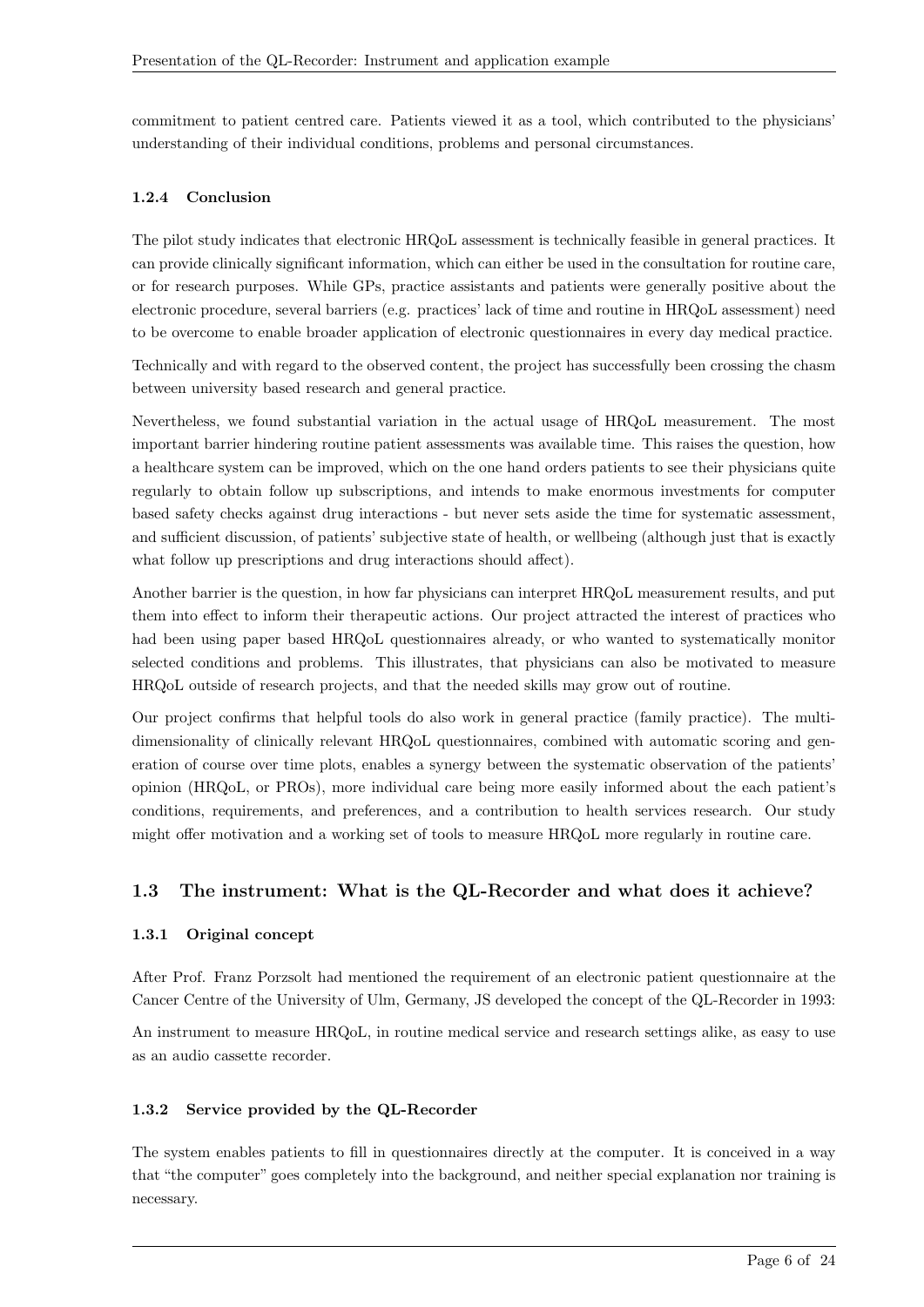The electronic assessment guarantees that collected data are complete, and allows for automatic scoring. This minimizes the effort required for patient assessments. Where patients complete the questionnaire in their waiting time, the perfectly up-to-date, completely scored result of the HRQoL measurement, complete with graphic display and course over time plot, can be used immediately thereafter in the consultation. There are no delays for processing, and no manual work is required.

This makes HRQoL usable in the care for individual patients: To identify current high-priority problems, to define therapeutic goals, and the monitor the course of disease or therapeutic effects in order to verify whether defined goals are being achieved. It also enables providers to install systematic screening measures, and use the results to focus limited ressources onto patients which require them most (e.g. additional psycho-oncological support).

Collected data can also be used for research: Simple analysis tools are already built into the QL-Recorder. Data export to spreadsheets, statistical, and data base software is possible. The former is suitable for quality assurance measures locally performed at the practice level, the later for university based research.

The system has been conceived as a platform that supports various questionnaires (instruments). Patient identification data can contingently be imported from local IT systems, and results automatically transferred back there. Thus, clinical documentation and billing data from the providers' perspective can be collected together with outcome data from the patients' perspective in the same IT system, from where they may be exported together and analysed via a standard interface.

#### 1.3.3 Original and current QL-Recorder

The original QL-Recorder used a large, printed adoption of the instrument to be administered which was placed onto a digitizing tablet (digitizer). Patients could answer each question simply by ticking an answer located next to it with an electronic pen, or even making a checkmark - very similarly to what they would do with a conventional questionnaire using paper and pencil.

The large format of more than 18" x 12" (more than DIN A3) ensured that even patients with reduced visual capacity could use the system.

In ca. 1996, Pen-Computers (nowadays called: Tablet-PCs) with a clearly readable colour display became available, which integrated the digitizer in the display screen. AnyQuest for Windows was designed with this type of hardware in mind. On such a Pen-Computer or on a system with a more traditional Touch-Screen, it still offered a user interface that resembled paper and pencil very closely. On the other hand, users with a limited budget could deploy the same software on any off-the-shelf PC (and on most retired ones that could be fetched back up from the cellar) , as long as their target group of patients was able to handle a mouse.

#### 1.3.4 Applications documenting the significance of the original QL-Recorder

Applications at the Cancer Center and in the Clinic of Internal Medicine of the University of Ulm:

 Initial pilot use took place from 1993 to 1994 in the outpatient clinic for internal medicine with the EORTC QLQ-C30. Feedback from patients was extraordinarily positive:

Patients of to and beyond 90 years of age could handle the system immediately and without any training. Consequently, elderly patients in particular gave positive feedback for our new approach, which meant that we would finally ask them how they felt according to their own opinion, and not merely to the doctor's.<sup>1</sup>[P:Sigle 1996]<sup>2</sup>

<sup>&</sup>lt;sup>1</sup>The most important points in the following text appear in *italics*.

<sup>2</sup>K: Contribution to scientific meeting with published abstract, F: Publication in scientific journal, P: Doctoral thesis.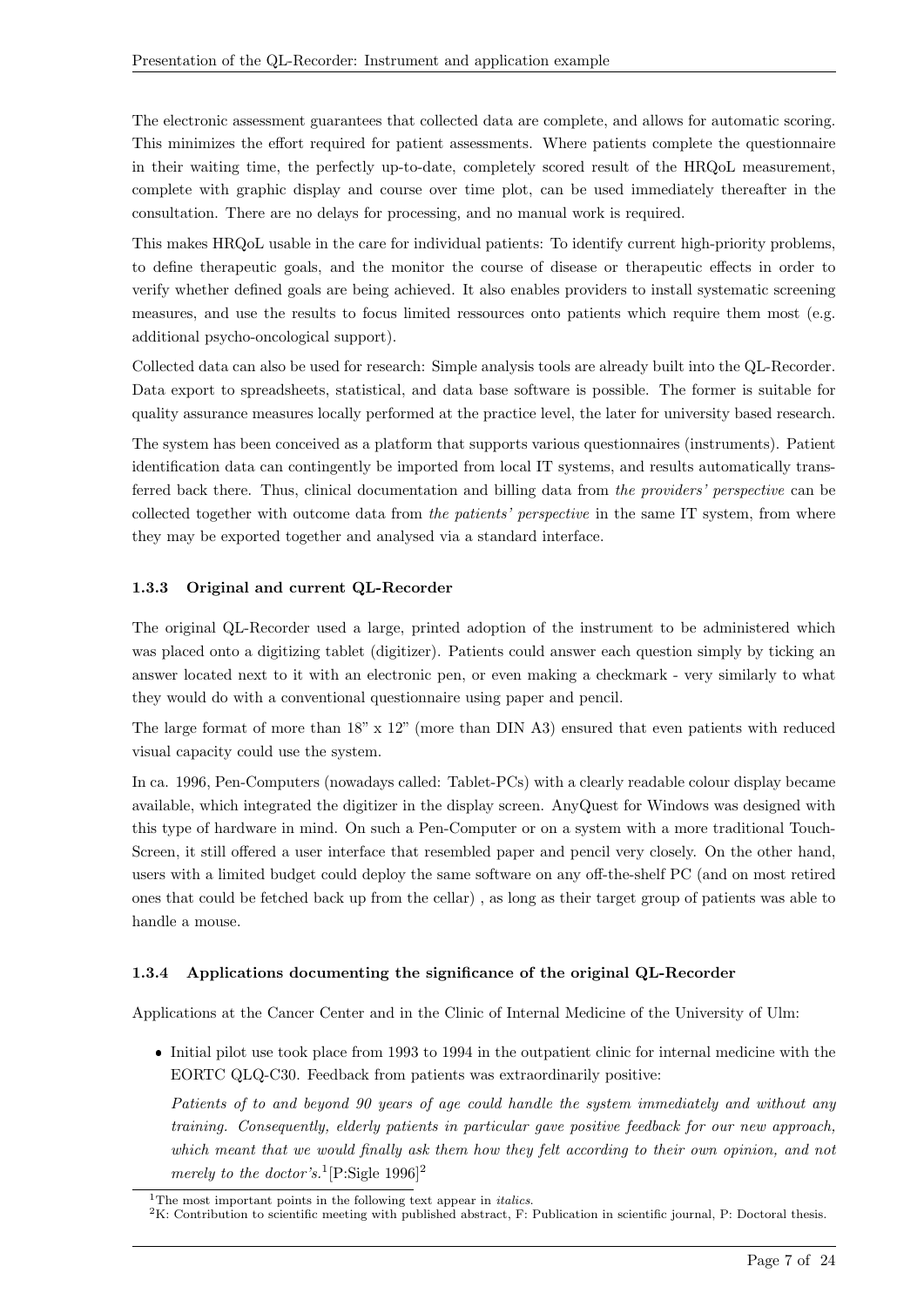- At the meeting of the German Cancer Society ("Deutscher Krebskongress") in 1994, the HRQoL of 120 participants of a satellite symposion was measured with the QLQ-C30 - using paper forms, to be able to assess the large number of participants in parallel, but these forms where afterwards scored via the digitizing tablet and the QL-Recorder software. The statistical analysis could be presented at the end of the same session - the only irregular finding in our colleagues was significantly elevated Fatigue.
- As early as 1994, routine HRQoL measurement was offered to all outpatients of the University Clinic for Internal Medicine by means of 5 QL-Recorders set up in a Local Area Network (LAN). Within 4 weeks, more than 1.100 questionnaire administrations were performed. Results were immediately printed out and added to the patient records. Results from the original validation of the QLQ-C30 could be replicated. Moreover, clinical plausibility and relevance of this questionnaire for patients of various specialties were be demonstrated. At least 96% of all eligible patienten were invited to participate, and also took part in the study. The age distribution resembled the one of the German population. A final poll among staff members found no additional workload.

This demonstrated that a routine patient assessment using the QL-Recorder is both feasible and well accepted, as long as it is implemented in a suitable organisational way. [K:Sigle 1995, F:Sigle 1996, P:Sigle 1996]<sup>3</sup>

 Several colleagues also performed projects that used the QL-Recorder as part of their doctoral thesis, both in the inpatient setting and on the admission ward. [P:Gebhard 1997, P:Schimitzek 1999, P: Holch 2000].

Changes after the retirement of the head physician of the Clinic for Internal Medicine, however, effectively terminated the use of the QL-Recorder at the place of its development.

Nevertheless, use of the system continued at other places for years:

 In a specialized clinic for pulmonology, where HRQoL was routinely assessed with the EORTC QLQ-C30 and afterwards automatically imported into an electronic tumor documentation system (T-REG, Rosenbeck).

This system made combined use of both HRQoL data and other parameters from tumor documentation for clinical applications (reports and reminders to colleagues, progress monitoring for individual patients) as well as for scientific analysis. [K:von Bültzingslöwen 1999]

- In the practice for oncology Dr. Rethfeld, Düsseldorf: here, routine measurement of HRQoL with the EORTC QLQ-C30 in all patients was one precondition for the coverage of certain treatment costs by public health insurance as part of a specially negotiated pilot project (Modellprojekt).
- In multiple clinics that focused on complementary medicine in order to document HRQoL with the EORTC QLQ-C30 in all oncology patientes. The resulting data pool could be used e.g. to perform an analysis "on demand", which illustrated the correlation between HRQoL at admittance and survival time for patients with pancreatic cancer.

Thus, the QL-Recorder made possible a study to analyze the prognostic value of HRQoL in an freely selectable patient population from routinely collected data. [P:Höhmann 2000, F:Höhmann 2003]

 ${}^{3}$ K: Contribution to scientific meeting with published abstract, F: Publication in scientific journal, P: Doctoral thesis.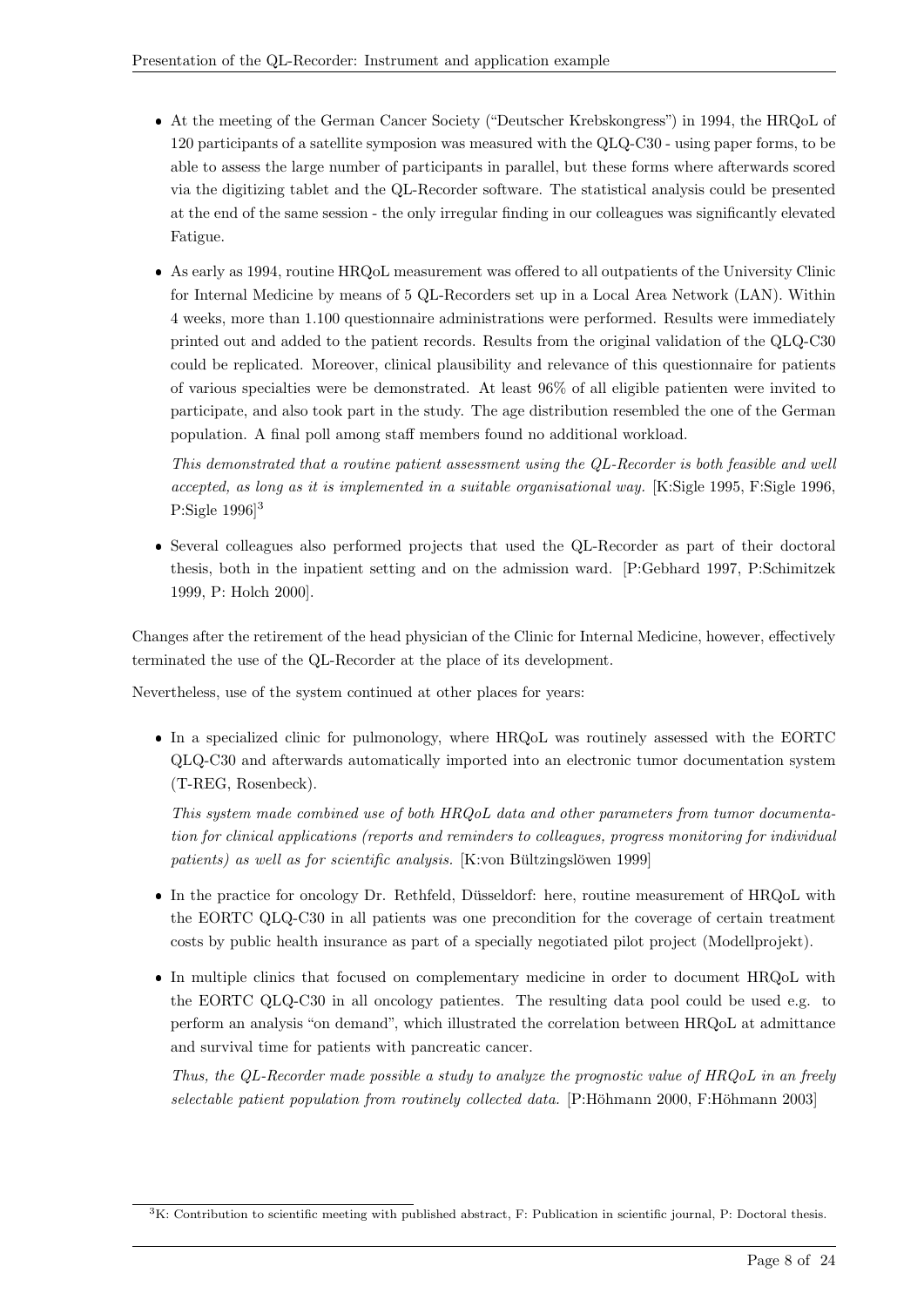#### 1.3.5 Applications documenting the significance of the advanced QL-Recorder

Altogether, there are about 70 registered national and international users. In 1999, at least 20.000 patient assessments had already been carried out on QL-Recorders.

Each of the following examples either documents that the system can perform in one certain field, or illustrates an application that contributed to multiple publications:

- Doctoral theses deploying the QL-Recorders are given in the list of literature references.
- Oncology outpatient clinic of Prof. Alan Coates, Dubbo, Australia: Measurement of HRQoL with an electronic version of the EORTC QLQ-C30 based upon AnyQuest vor Windows in routine care among 11 patients. Data export, transmission via Internet, statistical analysis by JS in Germany, publikation of a report on the experience and a graph with HRQoL results in the WWW  $(08.01.1997)^4$ .
- Kantonsspital Chur, Switzerland: MLHFQ Minnesota Living With Heart Failure Questionnaire in participants of an RCT with Cardiomyopathy (1999-2000).
- Glaxo-Wellcome, Global Health Outcomes: Electronic patient questionnaires as added value service for a drug, plus transformation of diagnostic criteria into questions which are comprehensible for and can be directly answered by patients: Electronic version of the IBSQOL and the ROME-II criteria in 19 languages (1999 and 2000).
- Family practice (general practice) of Dr. W. Streibl, Knittlingen: Use of the QL-Recorder by JS as assistant physician in a rural general practicec. First bi-directional integration into the existing practice management system via the GDT/LDT interface. QLQ-C30, HADS, ca. 200 quesitonnaire administrations during 1 year (2000-2001).
- Schmerztagesklinik (pain clinic) of the Department of Anaesthesia of the Klinikum Rosenheim: Routine monitoring of HRQoL in participants of pain (treatment/coping) courses with the SF-36 (initial) and the QLQ-C30 (2004-2006).
- Geriatric Center Wienerwald GZW, Vienna, Austria: Proxy rating of HRQoL of old-old patients with dementia by physicians and nurses in a study to validate the specific HRQoL-questionnaire "Vienna List": More than 700 assessments with the Vienna-List, Barthel-Index, Spitzer-Index, BADEM Brief Assessment for Dementia and Depression, BCRS Brief Cognitive Rating Scale, GDS Global Deterioration Scale. [F:Kojer 2004]
- Clinic for Psychiatry and Psychotherapy for Children and Adolescents at the University of Ulm, u.a.:
	- LQ-KID: Development and application of a computer based approach to assess the HRQoL of chronically ill children and adolescents [F:Goldbeck 2003], [F:Goldbeck 2005]
	- Cooperation project with multiple centers of the CVJM: BADO, CBCL, YABCL, YSR u.a.: [Lutz 2005], [Keller 2006] (requested literature has been supplied, to be added)
- University Clinic Graz for Gynecology and Obstetrics, Austria:
	- Study on incontinentia: Patient assessments with electronic adoptions of the KHQ King's Health Questionnaire and SF-36 on the QL-Recorder: [F:Bjelic-Radisic 2006]

 $4$ See: www.ql-recorder.com/intro/whatdone.htm (bottom of the page)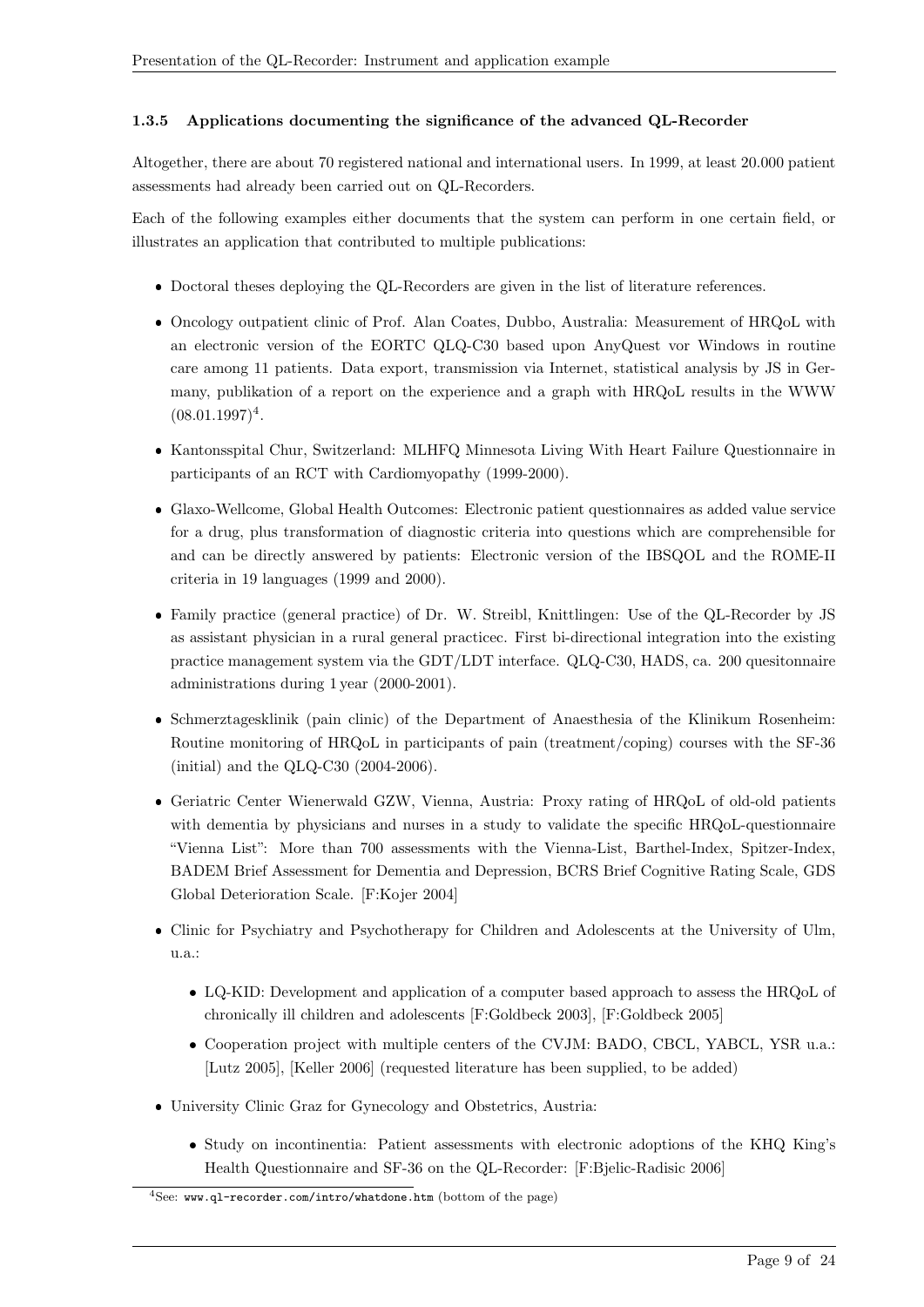- Quality of Life and psychosocial burden in pregnancy: EPDS Edinburgh Postnatal Depression Scale (and other instruments) [F:Mautner 2009, P:Mautner 2008] New Investigator Award the International Society for Quality of Life Research 2008, for the Poster: "Pregnancy and Birth - The impact of medical and psychosocial factors on quality of life and wellbeing".
- Western General Hospital, Edinburgh, UK, with funding by the ICRF: 5 QL-Recordes used for routine assessment of outpatients with using (among others) subscales for Pain, Fatigue and Global QoL of the QLQ-C30, as well as the HADS and PHQ-9 questionnaires. Originally designed to screen all patients and focus limited ressources onto selected patients, ca. 3.000 assessments. [F:Walker 2008; F:Storey 2007; F:Strong 2007]
- Universität Zhejiang, Institute of Social Medicine and Family Medicine: Cross validation of a Chinese translation of the eSF-36 on the QL-Recorder versus a paper version [P:Chen 2005, F:Chen 2007, K:Chen 2007]
- Ludwig-Maximilians-Universität LMU and Technische Universität München TUM, with funding by the Deutsche Krebshilfe e.V.: Comparison of the electronic eSIRO with a paper version of the SIRO Stress Index RadioOnkology at the clinics for radiation therapy of both universities. The elektronische Fassung was better accepted by staff and patients, costs less time to use, and is (therefore, even when the investment costs for 4 Tablet-PCs are included) more cost efficient. Production of a CD-ROM with self installing software for free distribution of the eSIRO to radiation clinics e.g. for screening for high levels of psychosocial burden, in order to focus or ensure psychooncologic support to these patients. [K:Herschbach 2006]
- $\bullet$  Institut for Therapieforschung IFT Gesundheitsförderung, Munich: Collection of sociodemographic data and assessment with the FLZ-M as part of psychotherapeutic care. Individual results and course over time for the FLZ-M are produced in graphical form together with mit generic, and patient specific reference areas selected according to age and sex. (since 2009, Berg).
- University Clinic Göttingen:
	- Department of Pharmacology: Patient questionnaires in a clinical study on effects of opiates (2001-2002, Vormfelde SV et al., literature requested)
	- Department of Family Medicine / General Practice: Patient satisfaction with care in the University Clinic vs. in the Hospital Neu-Mariahilf: a project of students of the course "Qualityof-Life and patient satisfaction with care" by WH and JS (2005)
	- Department of Family Medicine / General Practice: Use in 14 family practices (general practices), with interfacing to the existing practice management system. More than 600 assessments with the SGRQ and QLQ-C30. [F:Rogausch 2009, K:Rogausch 2006] Poster prize (2. rank) of the 40. Kongress the Deutschen Gesellschaft for Allgemein- and Familienmedizin (DEGAM) (2006) for the poster: "Electronic assessment of Quality-of-Life in the family practice (general practice) setting: first results".
- Specialists who have inquired for similar installations of the system and have been using them as a consequence of the project of the Uni Göttingen:
	- Dr. Tummes, Oncologist, Aachen (Selected items from the EORTC QLQ-C30 and its modules, which correspond to manageable problems)
	- Dr. Hein, Pulmonologist, Hamburg (Epworth-Skala)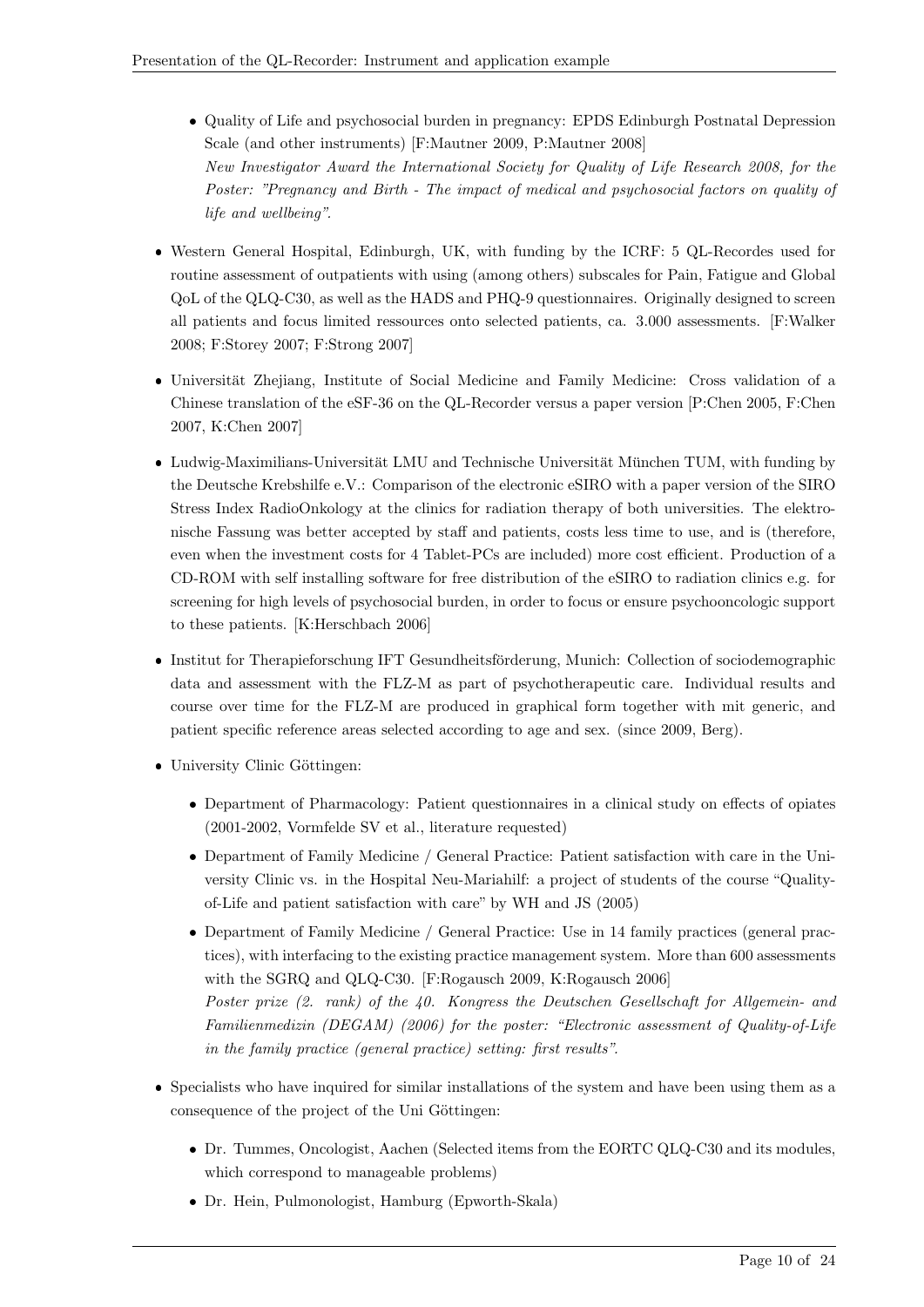- Dres. Boencke & Braun, Psychiatry and Psychotherapy, Göttingen (Patient satisfaction with care to support local QM)
- During the last months, three more clinical projects have begun in several specialties covering the local hospital as well as the highly specialized university department. Contact to these users can be established upon request.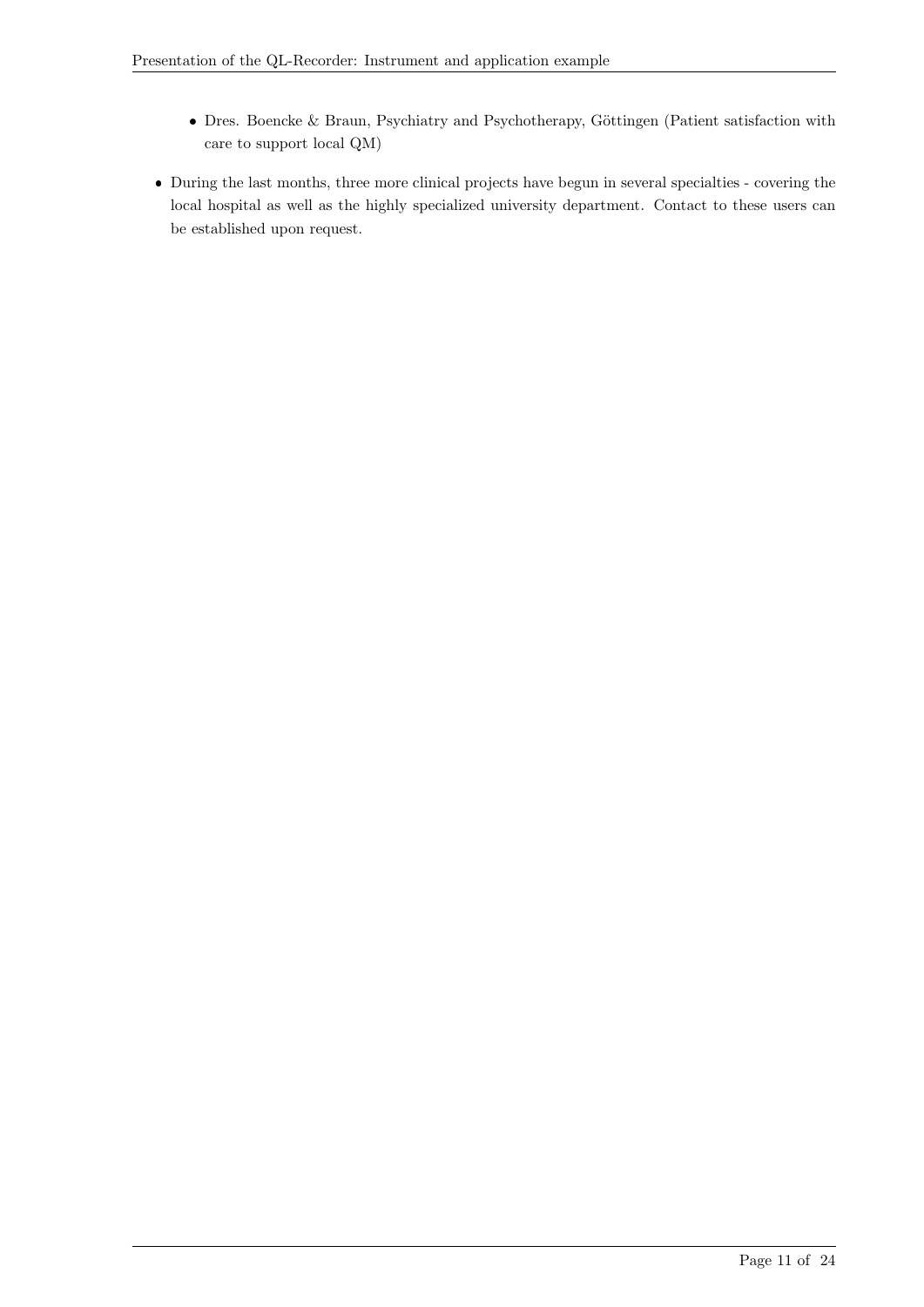#### 1.3.6 Particular features of the QL-Recorder with AnyQuest for Windows

AnyQuest for Windows still follows the concept of the QL-Recorder which means that it can be used as easily as possible.

It provides a platform for electronic quesitonnaires with broad usability. Depending upon the patients in the target group, you may use either a common PC with a mouse (even a previously retired, simple machine may suffice), or a PC with a touch-screen, or a Tablet-PC (Pen-Computer) to be operated with the finger or a stylus can be used. One system can be prepared to offer multiple configurations with different questionnaires. If required, the system can be configured so that a questionnaire administration session can start automatically after power on without any other manual intervention. Secured configurations are possible and described in the available documentation.

The software was designed specifically to administer electronic questionnaires to patients; thus the contained answer fields or linear analog scales etc. are more easy to use, than e.g. the usual standard elements ("GUI widgets") found in WWW forms or other programs.

A running questionnaire administration session can be interrupted at any time and resumed later. Immediately after a patient has completed a questionnaire (or multiple questionnaires), the results are computed according to the scoring rules of the instrument(s). External computation programs and data sources can be integrated if required. Missing answers cannot occur from unintentionally overlooked questions; and when a patient indicates that she cannot or does not want to answer a question, then some additional explanation can be asked for.

The software can produce printouts (or e.g. PDF documents) with given answers, computed results from a single questionnaire administration, or plotting the course over a patient's results over time from multiple assessments. Static or dynamically computed reference values from reference populations or from locally collected data can be included in the printouts. These may even be automatically adopted to match e.g. sex and age of the patient.

Basic statistical functionality allows you to select results, group them, and compute descriptive statistics on the press of a button. Box plots and a plot showing the distribution of results of patient populations over time and the available range can also be generated very easily.

#### This meets the requirements of users who want to produce simple analyses, but do not have any statistics software available or be unfamiliar with its use.

Questionnaire definition files can include formulas which control the selection of modules, the sequence of questions, dynamically generated changes of questionnaires, and the computation of results. Specific requirements, e.g. like the rule from the EORTC QLQ-C30 scoring manual that a result shall be computed only where 50% or more of the answers belonging to that dimension are available, are supported by the implemented computation functionality. It is possible to call external programs and exchange data with these, to import external patient id data, or to automatically pass on collected data to other systems via text files and/or standard interfaces (e.g. GDT/LDT). The transmission proper can use data storage media or networks. Barcode readers, card readers and other devices, or programs to automatically generate cryptographic signatures on or encrypt collected data can also be linked in a simple way.

Collected data can be exported for external analysis (e.g. using SAS, SPSS, Excel etc.) either after interactive selection or globally. To prepare data collected with AnyQuest for a meta-analysis, it is sufficient to put all result files from all participating users into a single directory. Afterwards, AnyQuest can automatically generate a data export table, which contains the content from all result files, sorted by questionnaire and category, which can directly be processed e.g. by the statistics packages named above. Skripts to transfer collected data into SQL data bases are also available.

An editor enables users to generate their own electronic questionnaires, or to adopt paper questionnaires to the system by themselves. The time required to do for a HRQoL typical patient questionnaire, may usually be between minutes and a few hours - and the resulting electronic questionnaire will function including data collection, result computation, single- and course-over-time-printout, built in statistics, data export - and have a large pool of already available electronic questionnaires with compatible handling and data storage.

This approach produces more in less time, than any dedicated programming project for any single new questionnaire could do. Existing questionnaire definition files, as well as a collection of prototype question layouts can be recycled during the adoption of new questionnaires.

A fast input mode supports the scoring of paper questionnaires for cross validation studies or data collection in completely different scenarios.

AnyQuest for Windows is significantly smaller than a WWW browser. "Security leaks" are much less probable. The software runs on all versions of MS Windows, from version 3.1 up to Vista 32 Bit, and additionally under WINE for Linux and in Emulators. The program runs on older PCs as well as on modern, PC-compatible Tablet-PCs, Pen-Computers, Mobile Clinical Assistants, and Netbooks with or without a Digitizer/Touch-Screen. It may be used on completely isolated computers, or in local or wide area network systems. The level of integration into existing IT environments can be tailored exactly to meet requirements. This allows for very low-cost projects as well as for very innovative ones.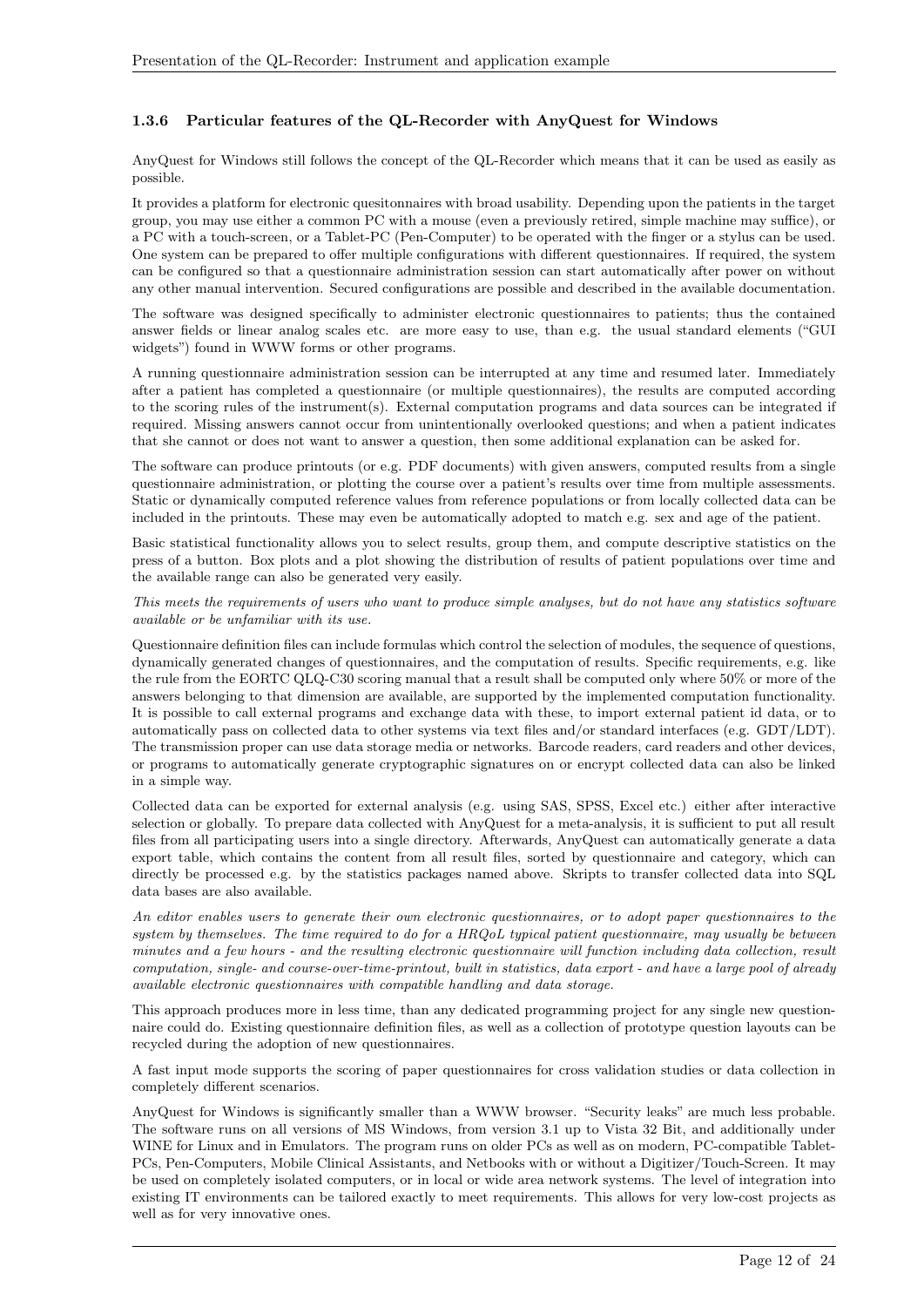A working reference solution, AnyQuest Server, demonstrates a data base and WWW based backend to support multicentric studies with on-line monitoring and analysis. An editor enables users to generate their own electronic questionnaires, or to adopt paper questionnaires to the system by themselves. The time required to do for a HRQoL typical patient questionnaire, may usually be between minutes and a few hours - and the resulting electronic questionnaire will function including data collection, result computation, single- and course-over-time-printout, built in statistics, data export - and have a large pool of already available electronic questionnaires with compatible handling and data storage.

Moreover, there is a Java-Application providing a feasibility study for a player for available questionnaire definition files which can be used via WWW-Browsers, or deployed on mobile phones and similar devices.

#### 1.3.7 Scale of the product and the underlying development

Software, documentation and other products in the periphery of the QL-Recorder were created over 16 years. The functionality was conceived according to the author's vision, and consistently enhanced to meet actual requirements of application projects. For quality assurance, older versions were archived and changes completely documented. All development work was provided by the author himself.

The current version 3.37 of the core program has more than 70.000 lines of code. The source of the context sensitive on-line help system has more than 7.500 lines (or paragraphs). Costs for a single line of code are usually estimated at 10 USD for simple tasks, up to 1.000 USD for mission critical projects (medicine, space flight). Even the most conservative estimate for the core program alone would position the generation of a tool of similar complexity from scratch quite out of reach for most projects.

Some 100 questionnaire definition files with adoptions of a variety of instruments in various languages are currently available.

The QL-Recorder has been used to perform several 10.000 questionnaire administrations already; and studies comparing it with paper questionnaires with regard to reliability and costs are available.

Earnings from application projects would not have been sufficient to fund the costs of a similar project on a commercial basis, or in a scientific institution under their usual conditions.

#### 1.3.8 Availability and aims

The software of the current QL-Recorder, prepared configurations with selected questionnaire definition files, publications, documentation materials - including comprehensive, illustrated manuals - and videos are available on www.ql-recorder.com . The Software is provided as Shareware; the license agreement explicitly states that users can ultimately determine the registration fee themselves, according to the budget they have available.

Usage free of charge is explicitly offered for students and other users who do not have any budget.

The aim of promoting routine measurement of HRQoL in everyday patient care, by providing and supporting a suitable tool, is also clearly named.

#### 1.3.9 Conclusion: Significance of the QL-Recorder

Both, the features of the QL-Recorder, and the available evidence for its usability, would be hard to create again for any new development. The underlying investment in working time exceeds the total budget of usual projects by far.

The QL-Recorder makes the measurement of HRQoL with electronic questionnaires practical with little effort, it is available for users without a budget, can be handled by patients without any training, and therefore provides new perspectives for individual patient care and research.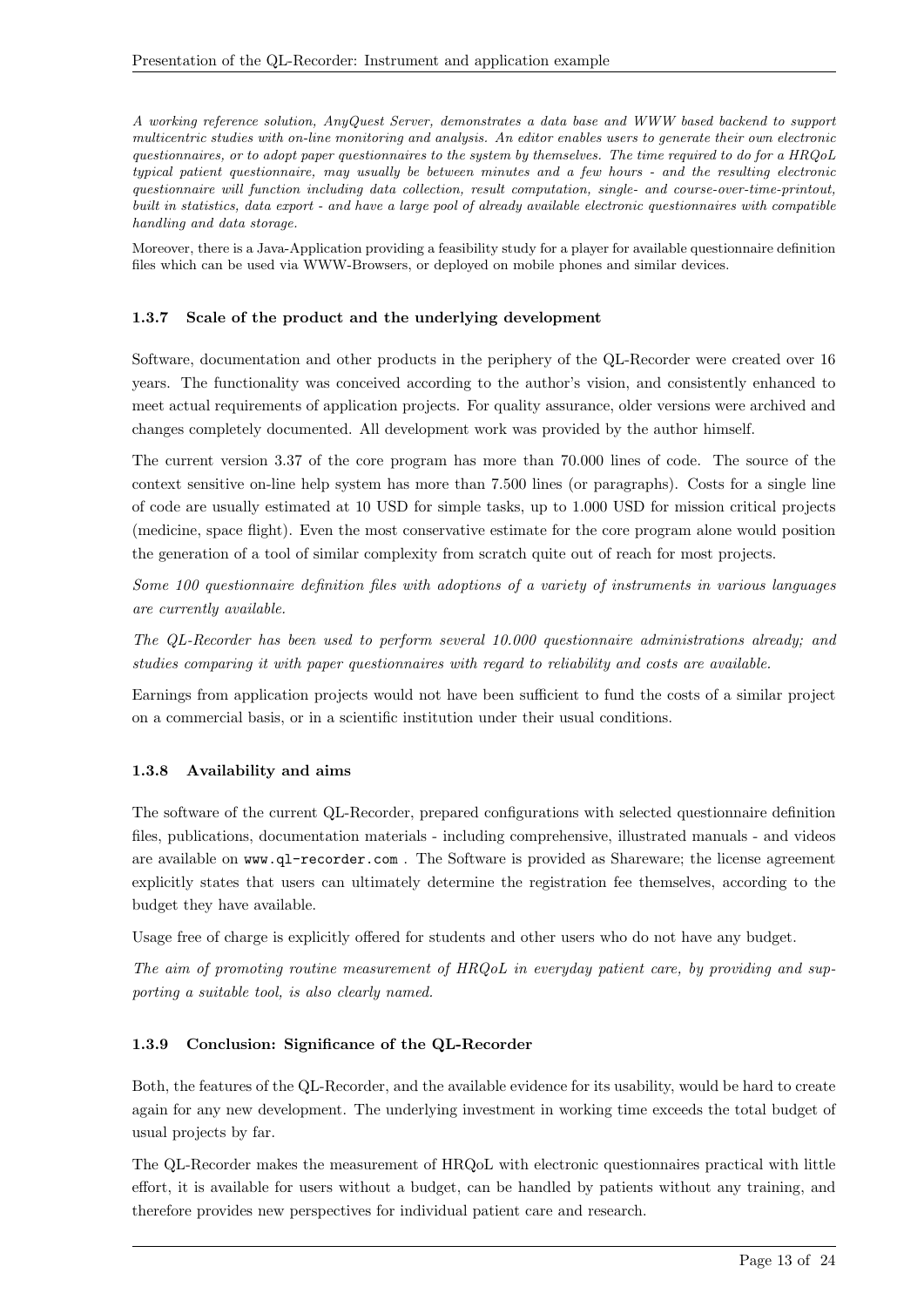# 2 Literature reference

## 2.1 Publications from projects using the QL-Recorder

#### 2.1.1 Selected spectrum of topics

The following publications deal directly with the measurement of health related Quality-of-Life, with health services research in general practice (family practice), with the relationship between research and practical patient care, computer based data collection, or the QL-Recorder. Additional literature as available on www.jsigle.com/cv and www.ql-recorder.com/document

#### 2.1.2 Personal publications in scientific journals

- 1. Rogausch A, Sigle JM, Seibert AJ, Thuring S, Kochen MM, Himmel W ¨ Feasibility and acceptance of electronic quality of life assessment in general practice: an implementation study. Health and Quality of Life Outcomes. 7:51 (2009). PMID: 19493355
- 2. Chen TH, Li L, Sigle JM, Du YP, Wang HM, Lei J Crossover randomized trial of the electronic version of the Chinese SF-36. J Zhejiang Univ Sci B 8:604-8 (2007). PMID: 17657865
- 3. Heidenreich R, Himmel W, Bockmann H, Hummers-Pradier E, Kochen MM, Niebling W, Rogausch A, Sigle J, Wetzel D, Scheidt-Nave C Elektronische Erfassung von medizinischen Daten in deutschen Hausarztpraxen: Ein Telefon-Survey.  $Z$  Ärztl Fortbild Qualitätssich. 99(9):573-80 (2005). PMID: 16398199
- 4. Wetzel D, Himmel W, Heidenreich R, Hummers-Pradier E, Kochen MM, Rogausch A, Sigle J, Boeckmann H, Kuehnel S, Niebling W, Scheidt-Nave C Participation in a quality of care study and consequences for generalizability of general practice research. Fam Pract 22: 458-464 (2005); PMID: 15814583
- 5. Himmel W, Kühne I, Chenot JF, Scheer N, Primas I, Sigle J Blockpraktikum Allgemeinmedizin: Evaluation des studentischen Unterrichts in Allgemeinpraxen. Gesundheitswesen; 66(7):457-61 (2004); PMID: 15314738
- 6. Porzsolt F, Kojer M, Schmidl M, Greimel ER, Sigle J, Richter J, Eisemann M A new instrument to describe indicators of well-being in old-old patients with severe dementia–the Vienna List. Health Qual Life Outcomes, 2:10 (2004); PMID: 14975057
- 7. Wetzel D, Scheidt-Nave C, Rogausch A, Heidenreich R, Sigle J, Himmel W, Scheer N, Niebling W, Böckmann H, Kochen MM, Hummers-Pradier E Medizinische Versorgung in the Praxis (MedViP) - eine Modellstudie zur Verbesserung the hausärztlichen Versorgungsforschung in Deutschland. Z Allgemeinmed, 79: 394-398 (2003)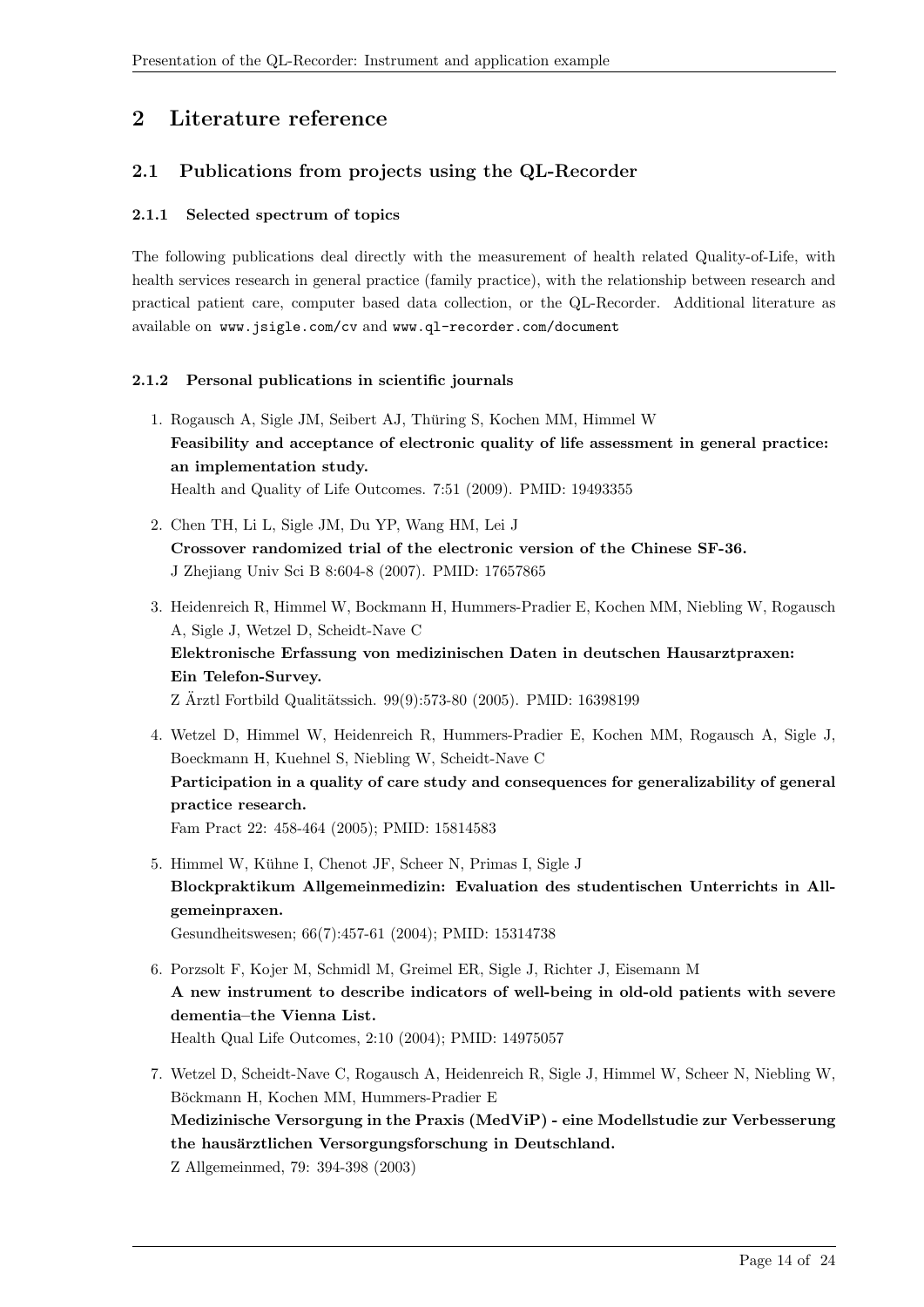- 8. Höhmann D, Hager ED, Sigle J Prognostische Signifikanz von EORTC QLQ-C30 Daten for Patienten mit Pankreaskarzinom. DZO (Z Onkol) 35: 59-69 (2003)
	-
- 9. Porzsolt F, Wölpl CP, Sigle JM, Rist CE Lebensqualität unter moderner Pharmakotherapie. Excerpta Oncologica Ciba, 4: 75-87 (1996)
- 10. Sigle JM, Porzsolt F

Practical aspects of quality-of-life measurement: design and feasibility study of the quality-of-life recorder and the standardized measurement of quality of life in an outpatient clinic.

Cancer Treatment Reviews 22 (supplement A): 75-89 (1996); PMID: 8625353

#### 2.1.3 Personal book contributions

1. Sigle J

## Electronically Supported Outcome Measurement.

In: Beuth J (Ed.): Complementary Oncology (englischsprachige Ausgabe). Hippokrates Verlag/Thieme Verlagsgruppe. 80-90 (2005)

- 2. Kuhnhardt H, Dannert E, Porzsolt F, Sigle J Medizinisches Qualitätsmanagement. In: Lehman T (Ed.): Handbuch the medizinischen Informatik. Carl Hanser Verlag, 2. Edition, 773-814, ISBN 3-446-22701-6 (2005)
- 3. Porzsolt F, Kojer M, Schmidl M, Greimel E, Sigle J, Richter J, Eisemann M Fremdbewertung: Messung the Lebensqualität von Hochbetagten mit schwerer Demenz.

In: Porzsolt F, Williams AR, Kaplan RM (Hrsg.): Klinische Ökonomik. Effektivität & Effizienz the Gesundheitsversorgung in Klinik and Praxis. Ecomed Verlag, 310-321, ISBN 3-609-16148-5 (2003)

4. Sigle J

#### Elektronische Erfassung von Daten zur Lebensqualität.

In: Porzsolt F, Williams AR, Kaplan RM (Hrsg.): Klinische Ökonomik. Effektivität & Effizienz the Gesundheitsversorgung in Klinik and Praxis. Ecomed Verlag, 292-309, ISBN 3-609-16148-5 (2003)

5. Sigle J

#### Lebensqualitäts-Recorder.

In: Viethen JG (Hrsg.): QM-Checklisten for the Gesundheitswesen. Forum Verlag (aktualisierte Auflage, 2002)

6. Sigle J

#### Elektronisch unterstütztes Outcome Measurement.

In: Beuth J (Hrsg.):

Grundlagen the Komplementäronkologie.

Hippokrates Verlag/Thieme Verlagsgruppe, ISBN 3-8304-5261-6 (2002)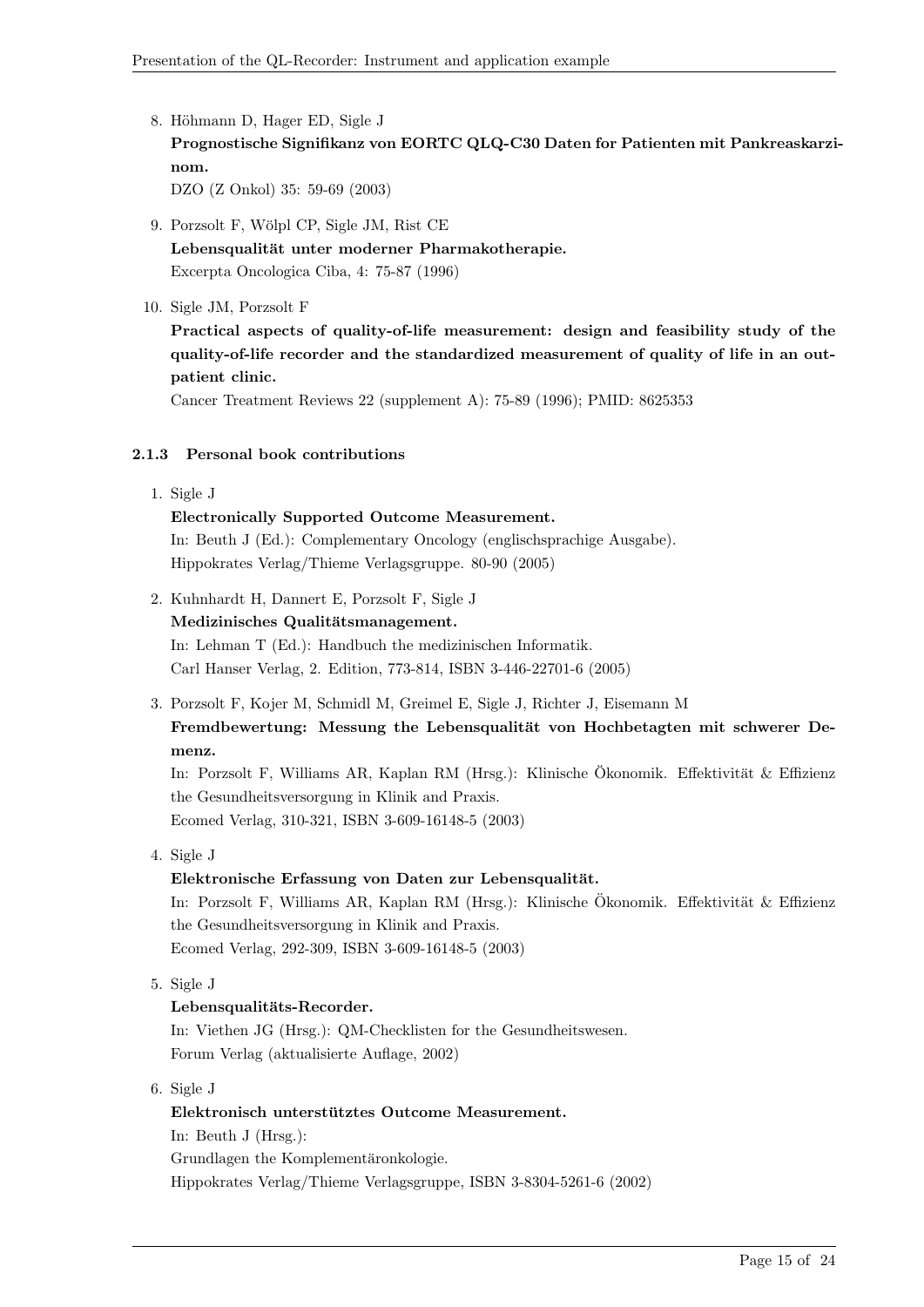7. Sigle J, Wilhelm HJ

## Medizinisches Qualitätsmanagement.

In: Lehman T, Meyer zu Bexten E (Hrsg.): Handbuch the medizinischen Informatik. Carl Hanser Verlag, ISBN 3-446-21589-1 (2002)

8. Sigle J

## Lebensqualitäts-Recorder.

In: Wilhelm HJ (Hrsg.): Direkt übernehmbare Vorlagen zum Qualitätsmanagement im Gesundheitsand Sozialwesen. Forum Verlag (2001)

- 9. Porzsolt F, Greimel E, Sigle J, Eisemann M
	- Lebensqualität.

In: Höffken, K, Kolb G, Wedding U (Hrsg.): Geriatrische Onkologie. Springer Verlag, ISBN 3-540-67411-X, 141-151 (2001)

10. Sigle, JM, Porzsolt, F

Znormalizowana ocena jakosci zycia w ambulatorium Ocena konstrukcji i przydatnosci elektronicznego rejestratora jakosci zycia.

In: Meyza L (Hrsg.): Jakosc Zycia W Chorobie Nowotworowej. Centrum Onkologii, Warzsawa, 147-166 (1997)

## 2.1.4 Personal published abstracts of contributions to scientific meetings

1. Lecture: Preuss C, Klimm HD, Streibl W, Klimm-Peters F, Sigle JM Patientenbefragung zur Lebensqualität and Behandlungszufriedenheit for Disease-Management Programme bei Diabetes mellitus: Erste Ergebnisse. 41. Kongress the Deutschen Gesellschaft for Allgemein- and Familienmedizin (DEGAM), Berlin.

Z Allg Med 82:1-24, V43 (2007) The underlying doctoral thesis was awarded the Schwank-Preis  $2007$  of the Landesärztekammer

Nordbaden. JS conceived the used platform with software and processes to perform patient assessments with questionnaires via mail.

- 2. Lecture: Chen T, Li L, Sigle J, Du Y Feasibility and reliability of the electronic version of Chinese SF-36 administered using the Quality-of-Life-Recorder. 2007 International Society for Quality of Life Research meeting abstracts Quality of Life Research, Supplement A-86, Abstract #1288 (2007) www.isoqol.org/2007mtgabstracts.pdf
- 3. Poster: Rogausch A, Sigle J, Thuring S, Kochen MM, Himmel W and the MedViP-II-Studiengruppe ¨ Elektronische Erhebung the Lebensqualität in the hausärztlichen Praxis: Erste Ergebnisse.

40. Kongress the Deutschen Gesellschaft for Allgemein- and Familienmedizin (DEGAM), Potsdam. Abstract in Z Allg Med, 82:19 (2006) Awarded the poster prize (2. rank) of the congress.

4. Lecture: Sigle J, Surhoff M, Kochen MM for the MedViP-Arbeitsgruppe (Abteilung Allgemeinmedizin, Göttingen)

Entwicklung einer universellen Plattform for elektronische Leitlinien and Adaptation the DEGAM Leitlinie #1: Brennen beim Wasserlassen.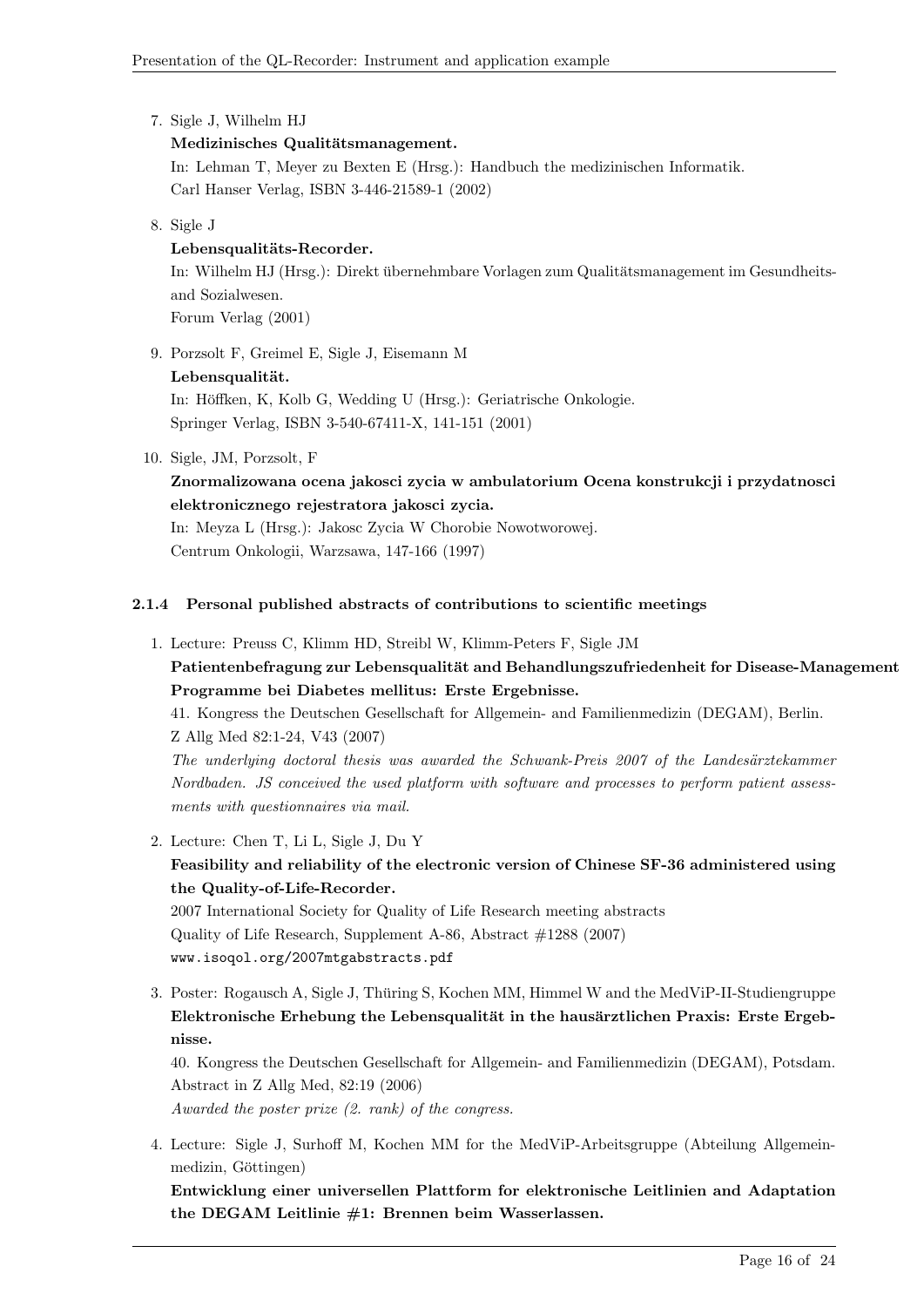39. Kongress the Deutschen Gesellschaft for Allgemein- and Familienmedizin (DEGAM), Potsdam. Abstract in Z Allg Med, 81:1-20, Abstract V 22 (2005)

5. Poster: Heidenreich R, Böckmann H, Himmel W, Hummers-Pradier E, Kochen MM, Niebling W, Rogausch A, Sigle J, Wetzel D, Scheidt-Nave C for the MedViP Studiengruppe, the teilnehmenden Ärzte and Ärztinnen im KV-Bezirk Göttingen sowie the Mitglieder the Qualitätspraxen GmbH, Freiburg

To 6205 or not to 6205? EDV-Dokumentation in the Hausarztpraxis: Wer, was, wie, wann?

37. Kongress the Deutschen Gesellschaft for Allgemein- and Familienmedizin (DEGAM), Travemunde. ¨ Abstract in Z Allg Med, 79:2-38 (2003)

6. Lecture: Sigle JM, Porzsolt F

Practical aspects of measuring quality of life: design and feasibility of a Quality-of-Life-Recorder and representative data collection in an out-patient clinic.

Jahrestagung the Deutschen and Österreichischen Gesellschaft for Hämatologie and Onkologie, Hamburg.

Abstract in Onkologie, 18 (supplement 2):74 (1995)

## 2.1.5 Doctoral and master theses

The following examples, compiled from my current knowledge, further support the contribution of the QL-Recorder to the advancement of research - and especially, that it also performs with small budgets:

1. Seibert, Anna

Akzteptanz elektronischer Befragung zur Lebensqualität in the Hausarztpraxis. Universität Göttingen. (Laufendes Promotionsverfahren)

2. Mautner, Eva

Schwangerschaft and Geburt, medizinische and psychosoziale Einflussfaktoren auf the Lebensqualität and Befindlichkeit.

Universität Graz, 2008.

3. Thüring, Sabine

Kommunikation von Ergebnissen individueller Lebbensqualitätsmessungen in the Hausarztpraxis.

Medizinische Hochschule Hannover, 2006.

4. Chen, Tian-hui

The effect of Health-Related Quality of Life (HRQoL) on Health Service Utilization of patients with chronic disease.

Universität Zhejiang, China, 2005.

5. Braun, Reiner

LQ-KID: Entwicklung einer computerbasierten Methode zur Evaluation the Lebensqualität bei chronisch kranken Kindern and Jugendlichen. University of Ulm, 200?.

6. Höhmann, Dirk

Klinische Signifikanz von von EORTC QLQ-C30 Daten for the Prognose von Patienten mit Mamma-, Pankreas-, Ovarial- and kolerektalem Karzinom. Universität Witten-Herdecke, 2000.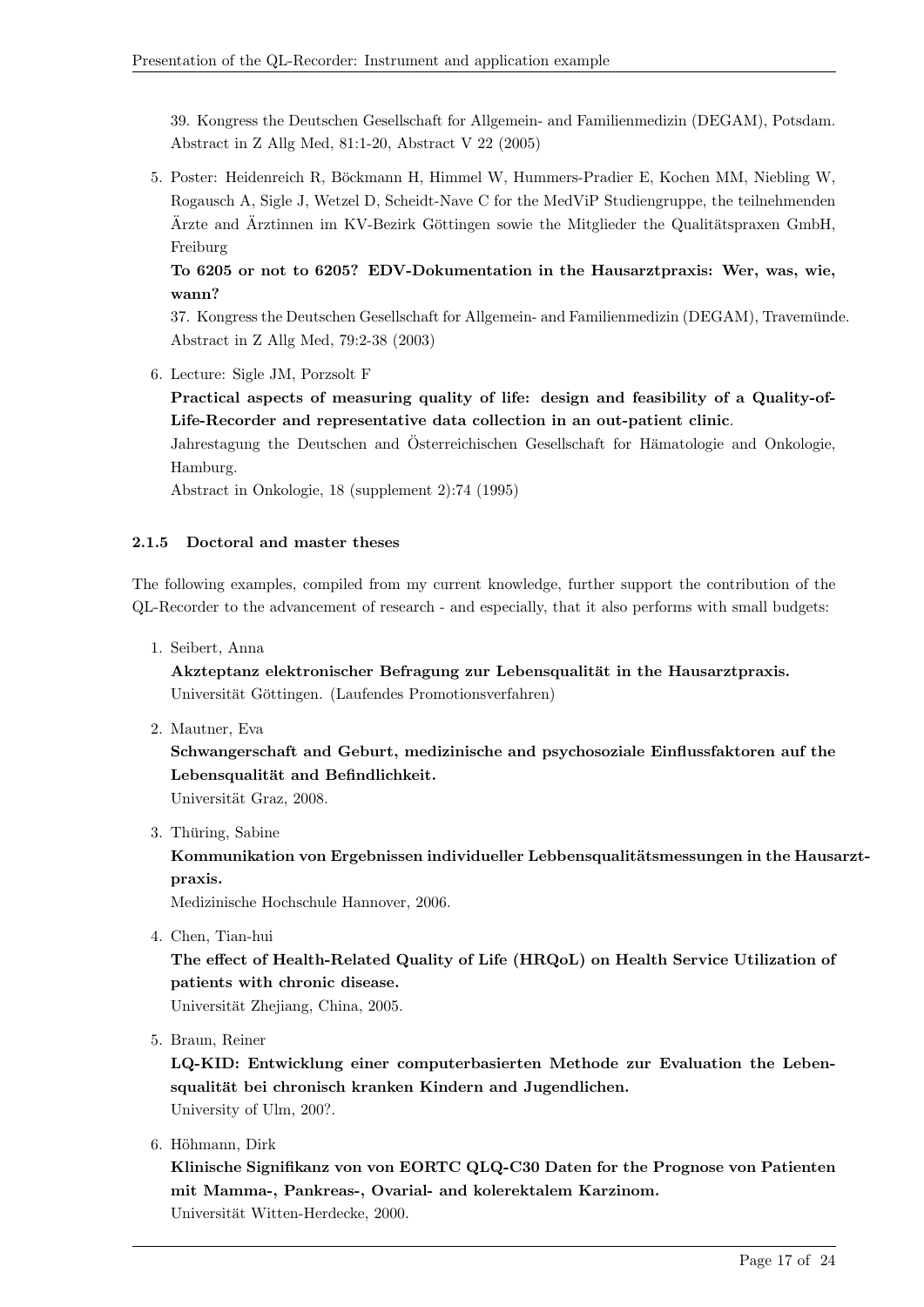7. Holch, Sibylle

Praktische Aspekte the Lebensqualitäts-Messung: the standardisierte Messung the Lebensqualität bei stationären Patienten mit einem elektronischen Lebensqualitäts-Recorder.

University of Ulm, 2000.

8. Schimitzek, Claudia

Patientenpräferenzen bei the Mitwirkung an Therapieentscheidungen in the palliativen Onkologie.

University of Ulm, 1999.

- 9. Gebhard, Ursula Grenzen the QL-Messung. University of Ulm, 1997.
- 10. Sigle, Jörg-Michael

Praktische Aspekte the Lebensqualitäts-Messung: the standardisierte Messung the Lebensqualität bei Ambulanzpatienten mit einem elektronischen Lebensqualitäts-Recorder. University of Ulm, 1996.

Some of these works are available on www.ql-recorder.com/document as PDF-documents.

## 2.1.6 Publications of other authors

There is no obligation of QL-Recorder users to report their publications; and unfortunately the used platform is not reliably mentioned, nor the original publication reliably cited, in all publications.

Consequentially, the following list is not conclusive.

1. Mautner E, Greimel E, Egger J, Trutnovsky G., U. Lang Quality of life outcomes in pregnancy and postpartum complicated by hypertensive disorders, gestational diabetes and preterm birth.

Journal of Psychosomatic Obstetrics and Gynecology (2009, zur Publikation angenommen, im Druck)

2. Walker J, Waters RA, Murray G, Swanson H, Hibberd CJ, Rush RW, Storey DJ, Strong VA, Fallon MT, Wall LR, Sharpe M

Better off dead: suicidal thoughts in cancer patients.

J Clin Oncol. 2008 Oct 10;26(29):4725-30. Epub 2008 Aug 11. PMID: 18695258

- 3. Storey DJ, Waters RA, Hibberd CJ, Rush RW et al Clinically relevant fatigue in cancer outpatients: the Edinburgh Cancer Centre symptom study. Ann Oncol. 2007 Nov;18(11):1861-9. Epub 2007 Sep 5. PMID: 17804467
- 4. Strong V, Waters R, Hibberd C, Rush R, et al Emotional distress in cancer patients: the Edinburgh Cancer Centre symptom study. Br J Cancer. 2007 Mar 26;96(6):868-74. Epub 2007 Feb 20. PMID: 17311020
- 5. Herschbach P, Berg P, Pirker C, Henrich G, U Emmrich, Sehlen S, Duhmke E, Geinitz H, Molls M ¨ Computer based evaluation of a screening procedure for psycho-oncological treatment during radiotherapy.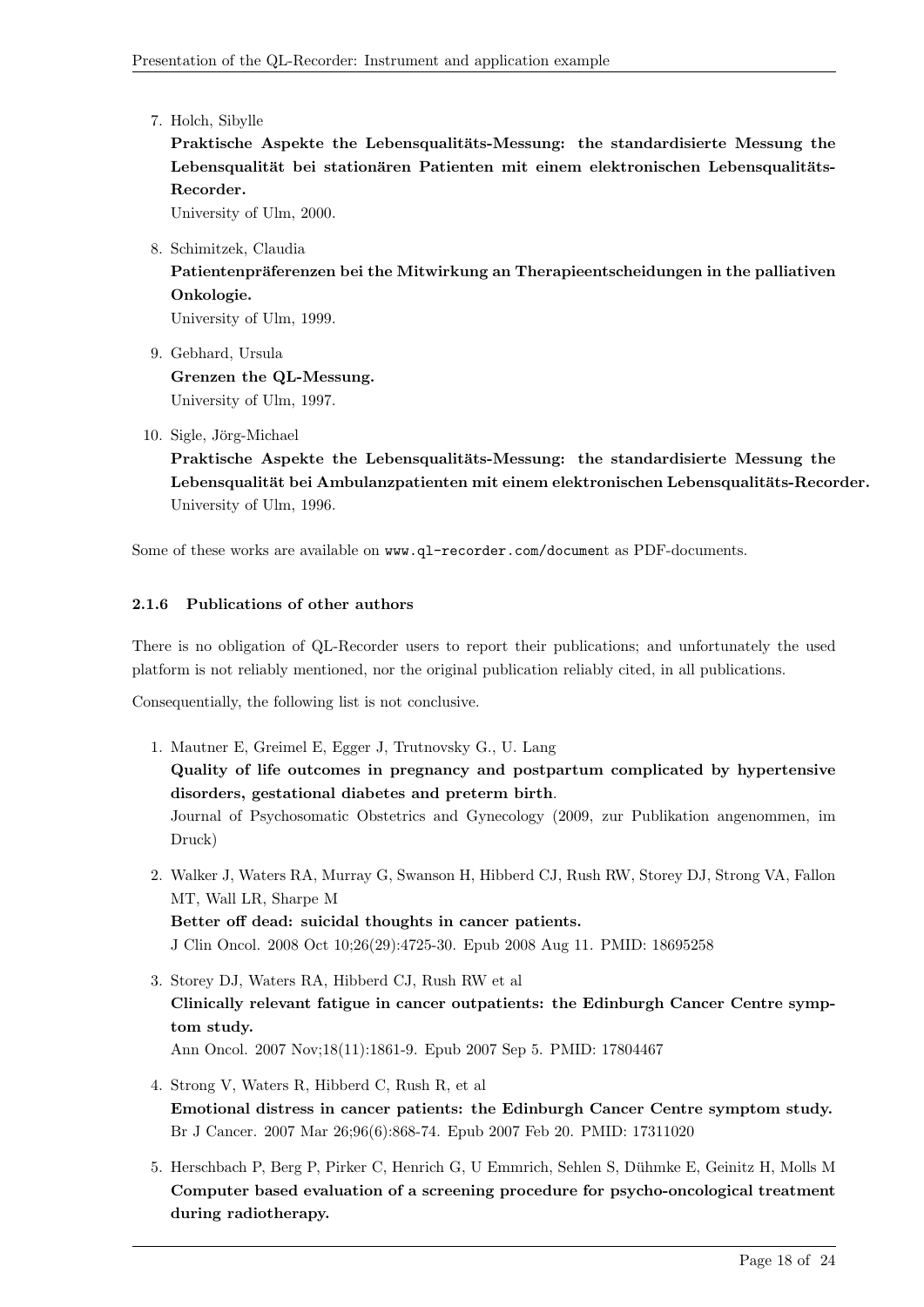In: Abstracts of the 8th World Congress of Psycho-Oncology, 2006, Ferrara-Venice, Italy. Psycho-oncology 2006; 15(iss 2 Suppl): S1-462; PMID: 1733807

- 6. Bjelic-Radisic V, Dorfer M, Greimel E, Frudinger A, Tamussino K, Winter W Quality of life and continence 1 year after the tension-free vaginal tape operation. Am J Obstet Gynecol 195:1784-8, 2006. PMID: 17132481
- 7. Keller F, Peter S, Fegert JM, Naumann A, Goldbeck L Behandlungsbewertungen von Jugendlichen im Verlauf einer stationär-psychiatrischen Behandlung.

Klinik for Kinder- and Jugendpsychiatrie/Psychotherapie, University of Ulm, 2006. http://vts.uni-ulm.de/docs/2006/5732/vts\_5732\_7613.pdf (Several publications in scientific journals also available, to be added later)

- 8. Lutz K, Keller F, Stiller K, Ziegenhain U, Fegert JM Entwicklung and Implementierung eines Instruments zur Erhebung pädagogischer Effekte and zur Unterstützung im Zielerreichungsprozess. Cooperation project of the CJD and the Klinik for Kinder- and Jugendpsychiatrie/Psychotherapie, University of Ulm, 2003-2005. http://www.uniklinik-ulm.de/fileadmin/Kliniken/Kinder\_Jugendpsychiatrie/ Praesentationen/lu\_CJD\_041104.pdf (Several publications in scientific journals also available, to be added later)
- 9. Goldbeck L, Melches J
	- Quality of Life in Families of Children with Congenital Heart Disease. Quality of Life Research, 14(8): 1915-1924 (2005)
- 10. Goldbeck L, Braun R LQ-KID: ein computergestütztes Verfahren zur Erfassung the Lebensqualität chronisch kranker Kinder and Jugendlicher. Prävention and Rehabilitation  $15(3)$ : 117-128 (2003)
- 11. Lecture: von Bültzingslöwen, F TREG - a clinical tumor data base with instruments for medical reporting, measurement of quality of life and statistical analysis. EMBEC-Kongress 1999, Wien. Cancer Research and Management, Proc EMBEC, 1999, II, 1560- 1561.

All projects listed above, or their preparation, received technical support or consultation from JS.

## 2.2 General publications

This article is cited in the introction above, but does not specifically refer to the QL-Recorder:

1. Black N, Jenkinson C

Measuring patients' experiences and outcomes. BMJ 2009;339:b2495. doi:10.1136/bmj.b2495.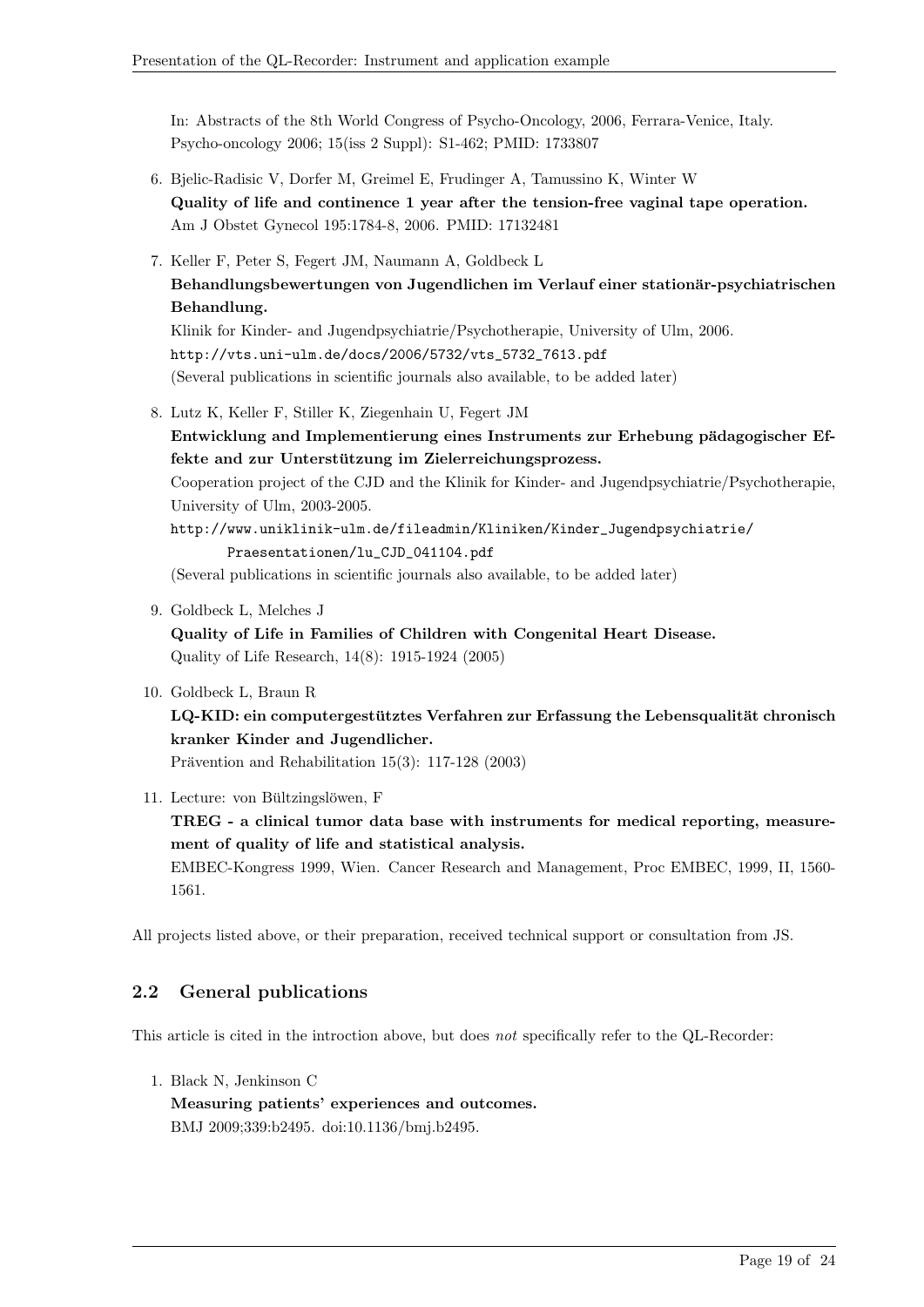# 3 Questionnaires adopted to the QL-Recorder

## 3.1 Significance of available questionnaire definition files

The following listing documents the broad usability of the platform. It is not conclusive.

Data collected on any of the named electronic questionnaires are stored in the same file format. Results from a single administration, as well as course over time for an individual patient as well as for series of questionnaire administrations, static and dynamically computed reference values, descriptive statistics and boxplots can be used in a similar way for all adopted instruments. Data from all instruments can be made available to statistical software or other analysis environments in a similar way.

Questionnaire definition files for multiple instruments can be combined, and additionally required items can be added.

A direct cross validation between the paper based and the QL-Recorder based versions was performed for the eSIRO (German) and the eSF-36 (Chinese). Patient preferences were also compared. For the QLQ-C30, selected aspects of validity and reliability have been studied; and according to my knowledge, a relevant study is currently running at multiple sites in Sweden.

An included editor for electronic questionnaires enables users to generate their own questionnaire definition files in a comfortable way. Moreover, these can be generated by third party software or synthesized from data base content (e.g. from an Item-Bank) ad-hoc via a text format. This mechanism is even available while a questionnaire definition file is being deployed (-> IRT, CAT, Morphing Questionnaires).

## 3.2 Questionnaires on Health Related Quality-of-Life

ACT Asthma Control Test (de)<sup>5</sup>, BI Barthel Index (de), BORG Scale (de), EORTC QLQ-C30 Version 3.0 Kernfragebogen (de, en, fr, ho, sw, u.a.m.), EORTC QLQ-C30 Version 2.0 Core Questionnaire (de, en, fr), EORTC QLQ-BR23 Breast Cancer Module (de, en, fr), EORTC QLQ-LC13 Lung Cancer Module (de, en, fr), EORTC modified QLQ-LC13 Lung Cancer Module (de), EPDS - Edinburgh Postnatal Depression Scale (de), Epworth Scale (fr), EuroQOL, EuroQOL-LASA (de), FLZ-M Fragebogen zur Lebenszufriedenheit (de), GDS Global Deterioration Scale (de), GCSS Green Climacteric Symptom Scale (de), GCSS LASA Green Climacteric Symptom Scale LASA/VAS-Version (de), HADS Hospital Anxiety and Depression Scale (de, en, fr), IBCT International Breast Cancer Trials Group Visual Analog Scales (en), IBSQOL Irritable Bowel Syndrome Quality of Life Questionnaire (19 languages, including Greek), KHQ King's Health Questionaire (de), MFI-20 Multidimensional Fatigue Inventory (de, en), MLHFQ Minnesota Living with Heart Failure Fragebogen (de, en), MOS SF-36 - Medical Outcomes Trust Short Form (ch, de, en, fr), MOS SF-12 Medical Outcomes Trust Short Form (de, en), MRF-28, Magueri Foundation Respiratory Failure Item Set (fr), QSQ - Quebec Sleep Apnea Quality of Life Scale (fr), QSQA - Quebec Sleep Apnea Quality of Life Scale, Kurzfassung (fr), QWB-SA Quality of Well-Being Scale, Self Administered Version (en), Pain VAS Visuelle analoge Schmerz-Skala (de, en), Pain VAS sm Visuelle analoge Schmerz-Skala mit Smileys (de, en), SUB PAIN Schmerzprotokoll the Palliativstation the Uniklinik Göttingen (de), PHQ-D Patients' Health Questionnaire, short version (de), PHQ-9 Patient-Health-Questionnaire (en), SAQLI Calgary Sleep Apnea Quality of Life Inventory (en, ho), SES Pain-Susception-Scale (de), SGRQ St. George's Hospital Respiratory Distress Questionnaire (fr), SI Spitzer Index (de), SIRO Stress-Index Radio-Onkologie (de), WHOQOL-BREF (de).

 $5$ de=German, ch=Chinese, en=Englisch, fr=French, gr=Greek, ho=Netherlands, sw=Swedish; the eIBSQOL is available in 19 language versions, the QLQ-C30 in 20, these are not listed in further detail.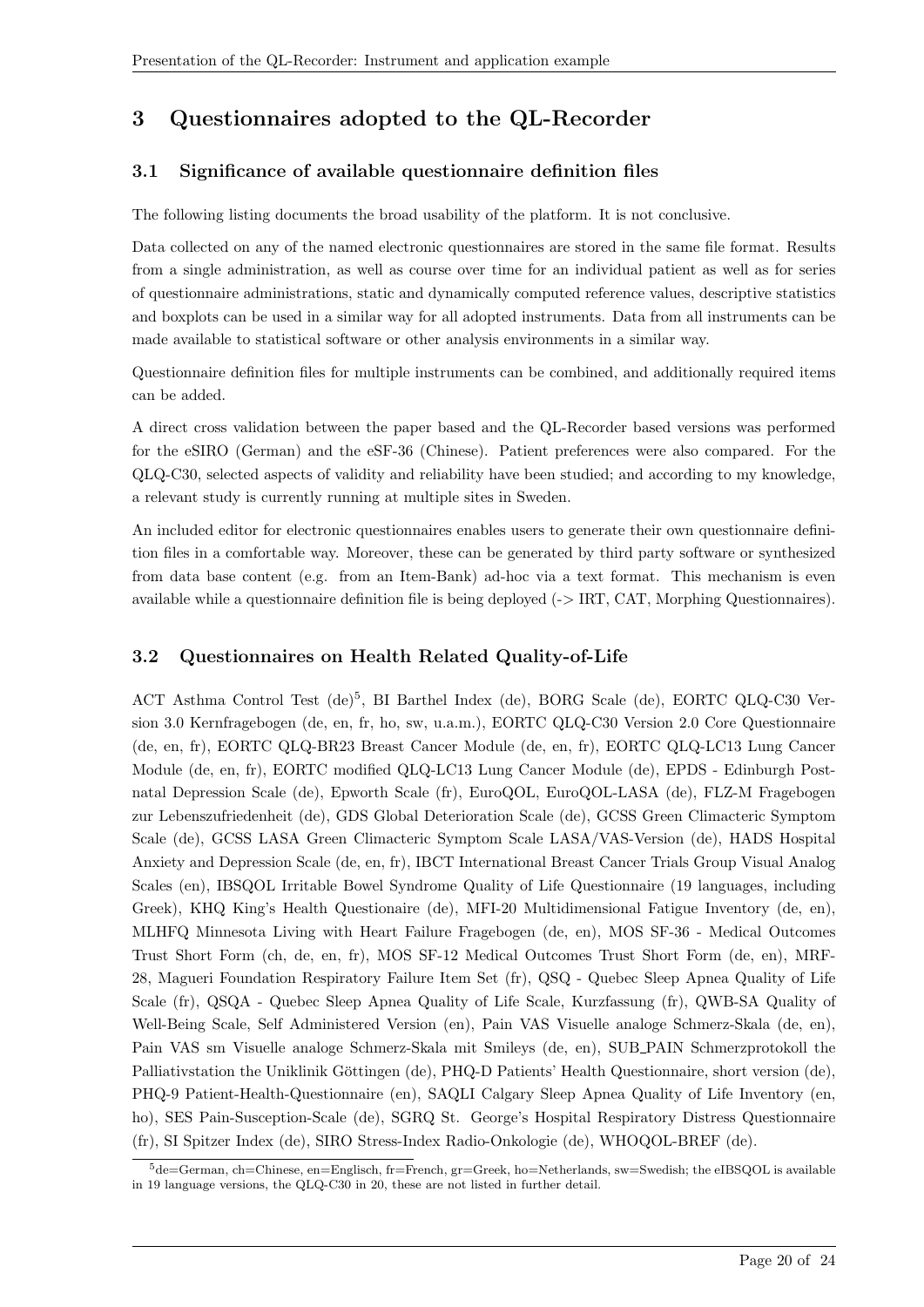## 3.3 Questionnaires from other fields

#### 3.3.1 From psychiatric/psychotherapeutic applications

Point of time of assessment, Base documentation (2 Teile), History, Severity (or impact) of burden score, GBB 24 Giessener Beschwerdebogen (short form), IIP-D (64 Items), Usage of various sources of help, Physical (bodily) symptoms, Questions on Quality-of-Life, Current Problems, Current Well-Being, Psychic and social Symptoms, SCL-90-R, Questions on the course of therapy (Patient), Questions on the course of therapy (Therapist), Questions for demission (Patient), Questions for demission (Therapeut), ILK9 modified, CBCL, PADZI, YABCL, YASR, YSR, Satisfaction questionnaire (de), EVAL Evaluation of the computer based assessment by adolescents (de), MOCI Obsessive Compulsive Tendency (en), EMQ4 E.M.'s Questions on giving birth (de).

#### 3.3.2 From other fields

BB Questionnaire on Patient Satisfaction with Outpatient Care (de), KombiDox Questionnaire on Patient Satisfaction with Inpatient Care (de), EMSOZDEM E.M.'s Soziodemographische Fragen (de), Soziodemographische Daten (fr), Evaluation of a course (de), Evaluation of a course for students (de), Evaluation of a workshop (de), SECT Assessment of the quality of clinical studies (de), Glasgow Coma Scale (de, en).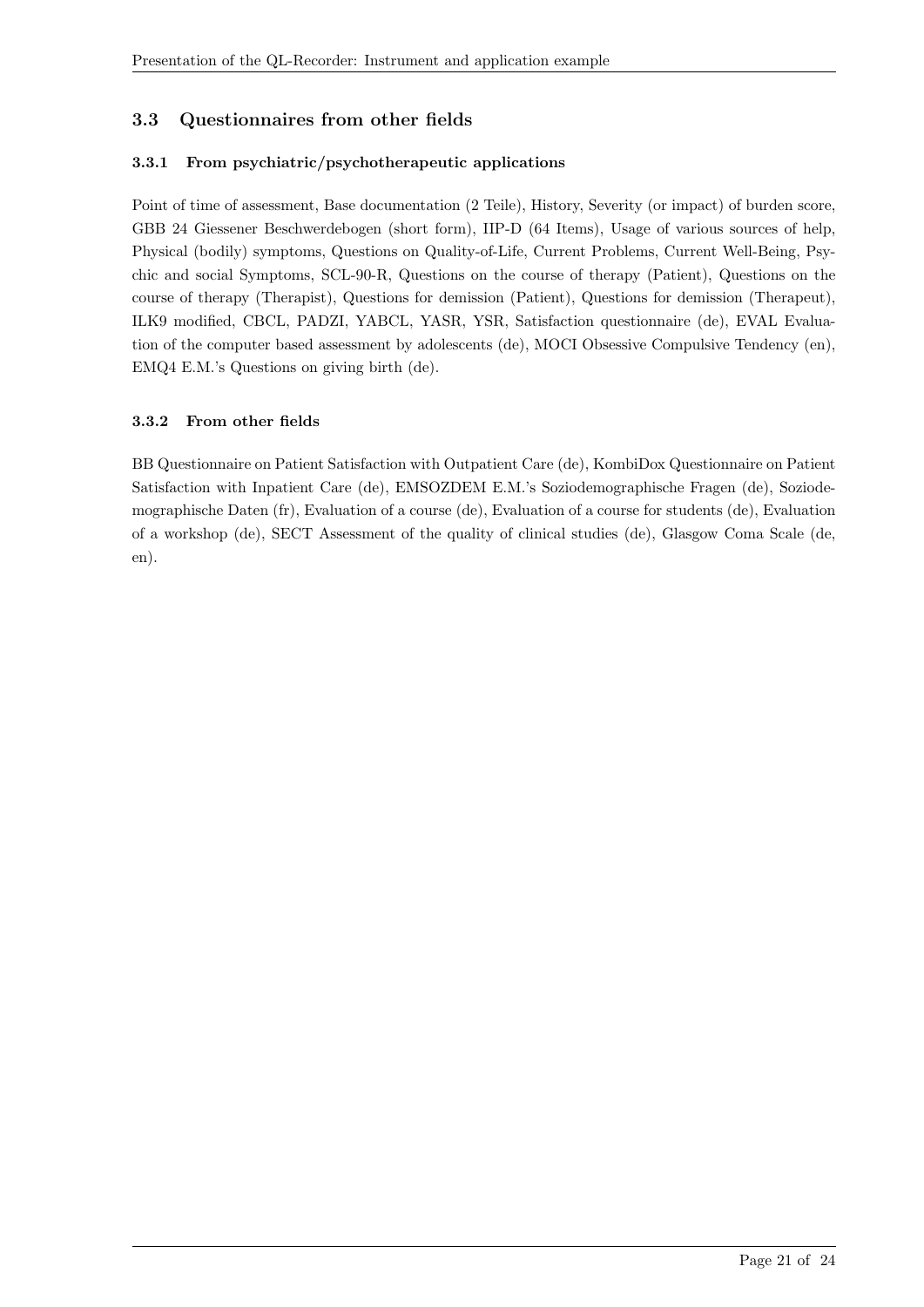# 4 Illustrations

The WWW-site of the QL-Recorder includes - in addition to software-packages with several electronic questionnaires which can be downloaded and tried out - a large number of images (showing various electronic questionnaires and printouts), videos, illustrated manuals and many more.

Here are merely two examples:



Figure 1: Example of an electronic questionnaire (EORTC QLQ-C30) using AnyQuest for Windows on a Tablet-PC. This computer measures about 33 cm x 22 cm x 2 cm (a little larger than a sheet of A4 paper) and can be linked to a practice- or hospital-IT-system via WLAN. The same software, however, also works on any older PC from 386/Windows 3.x/Linux etc., with or without a Touch-Screen.

| Messung nach Tummes' Therapie Monitoring ger gdw 0.2 |                                                                  |                                 |                           |  |  |  |  |
|------------------------------------------------------|------------------------------------------------------------------|---------------------------------|---------------------------|--|--|--|--|
| Gruppe/PID:<br>Name:<br>Geburtsdatum:<br>Atter:      | 123<br>Max Mustermann<br>03.04.1956<br>52.4 Jahre                |                                 |                           |  |  |  |  |
| 1:01.09.2008 2:01.09.2008<br>22:34:25<br>22:37:30    |                                                                  |                                 |                           |  |  |  |  |
| Ergebnisse:                                          |                                                                  |                                 |                           |  |  |  |  |
|                                                      | Funktionen: Werte im OBEREN Bereich sind günstiger.              |                                 |                           |  |  |  |  |
| $\overline{1}$                                       |                                                                  |                                 |                           |  |  |  |  |
| o.                                                   |                                                                  |                                 |                           |  |  |  |  |
| 02                                                   |                                                                  |                                 |                           |  |  |  |  |
| œ                                                    |                                                                  |                                 |                           |  |  |  |  |
| o.                                                   |                                                                  |                                 |                           |  |  |  |  |
| 'n<br>2                                              |                                                                  |                                 |                           |  |  |  |  |
| Globale LG                                           |                                                                  |                                 |                           |  |  |  |  |
| <b>ISO</b>                                           | Symptome: Werte im UNTEREN Bereich sind günstiger.<br><b>ISC</b> | <b>IDD</b>                      | <b>Imp</b>                |  |  |  |  |
| $^{a}$<br>œ                                          | ò.<br>œ                                                          | a.<br>á3                        | n.<br>ó3                  |  |  |  |  |
| Q2<br>$\sigma$                                       | Q2<br>ó                                                          | å2<br>å.                        | 02<br>$\ddot{\mathbf{a}}$ |  |  |  |  |
| ×<br>Müdigkeit                                       | Übelkeit und Erbrechen                                           | Atemnot                         | Appelimangel              |  |  |  |  |
| m<br>$^{a}$                                          | <b>ISO</b><br>ň.                                                 | <b>IDD</b><br>ö.                | <b>Imp</b><br>ò.          |  |  |  |  |
| œ<br>Q <sub>2</sub>                                  | œ<br>Q <sub>2</sub>                                              | ö.<br>$^{22}$                   | å)<br>$^{22}$             |  |  |  |  |
| $\bullet$<br>٥Ŀ<br>٦                                 | å)<br>ø                                                          | å)                              | $\bullet$                 |  |  |  |  |
| Verstopfung<br>m                                     | Durchlaft<br><b>International</b>                                | Schmerzen/Wund Mu<br><b>IDE</b> | Geschmacksv.              |  |  |  |  |
| $^{a}$                                               | o.                                                               | ö.                              |                           |  |  |  |  |
| os<br>Q2                                             | os<br>$^{22}$                                                    | å3<br>$^{12}$                   |                           |  |  |  |  |
| o.                                                   | ă.<br>n<br>S                                                     | ۰<br>n<br>з                     |                           |  |  |  |  |
| n                                                    |                                                                  |                                 |                           |  |  |  |  |
| Haara ustatt                                         | Gewichtsverlust                                                  | Gewichtszunahme                 |                           |  |  |  |  |

Figure 2: Example for automatically computed scores, available immediately after an assessment (as true printout or PDF-document): Results of a patient over time. Content, distribution, reference values, page layout etc. can be configured to a some extent. The example includes those dimensions from the QLQ-C30 and some of its modules, which an oncologist selected to be regularly observed in his own practice. Green bars  $=$  functions; Red bars  $=$  symptoms.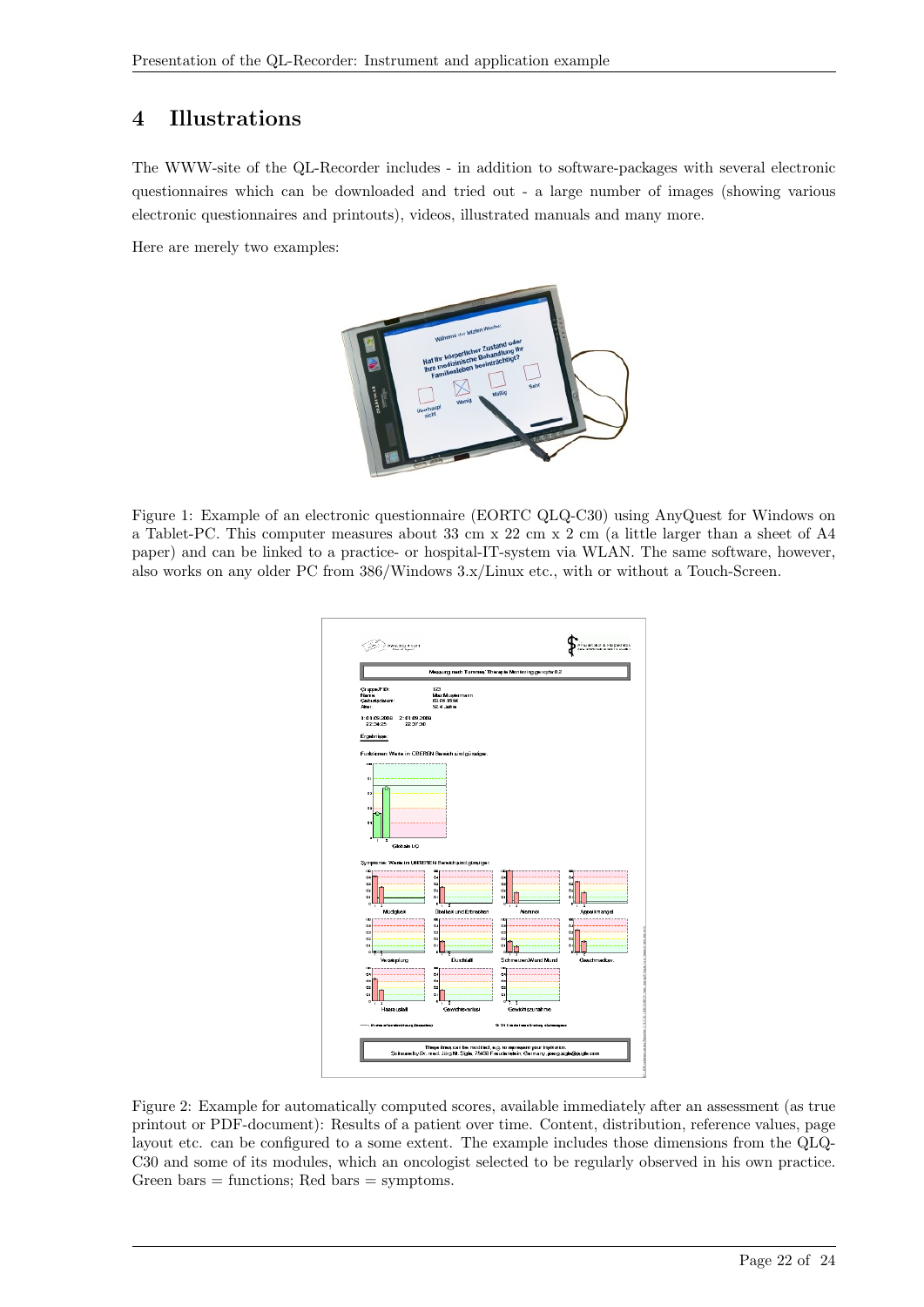## 5 Contact

Dr. med. Jörg Sigle Scientific IT-Consulting

joerg.sigle@jsigle.com www.ql-recorder.com www.jsigle.com

Tulpenweg 9 CH-3004 Bern Switzerland +41-3251-22944 (VoIP +49-7043-339177 (VoIP) +41-76-276-8694 (mobil)

Im Vogelsang 2 D-75438 Knittlingen Germany  $+49-7043-9506864$ +49-176-964-35413 (mobil)